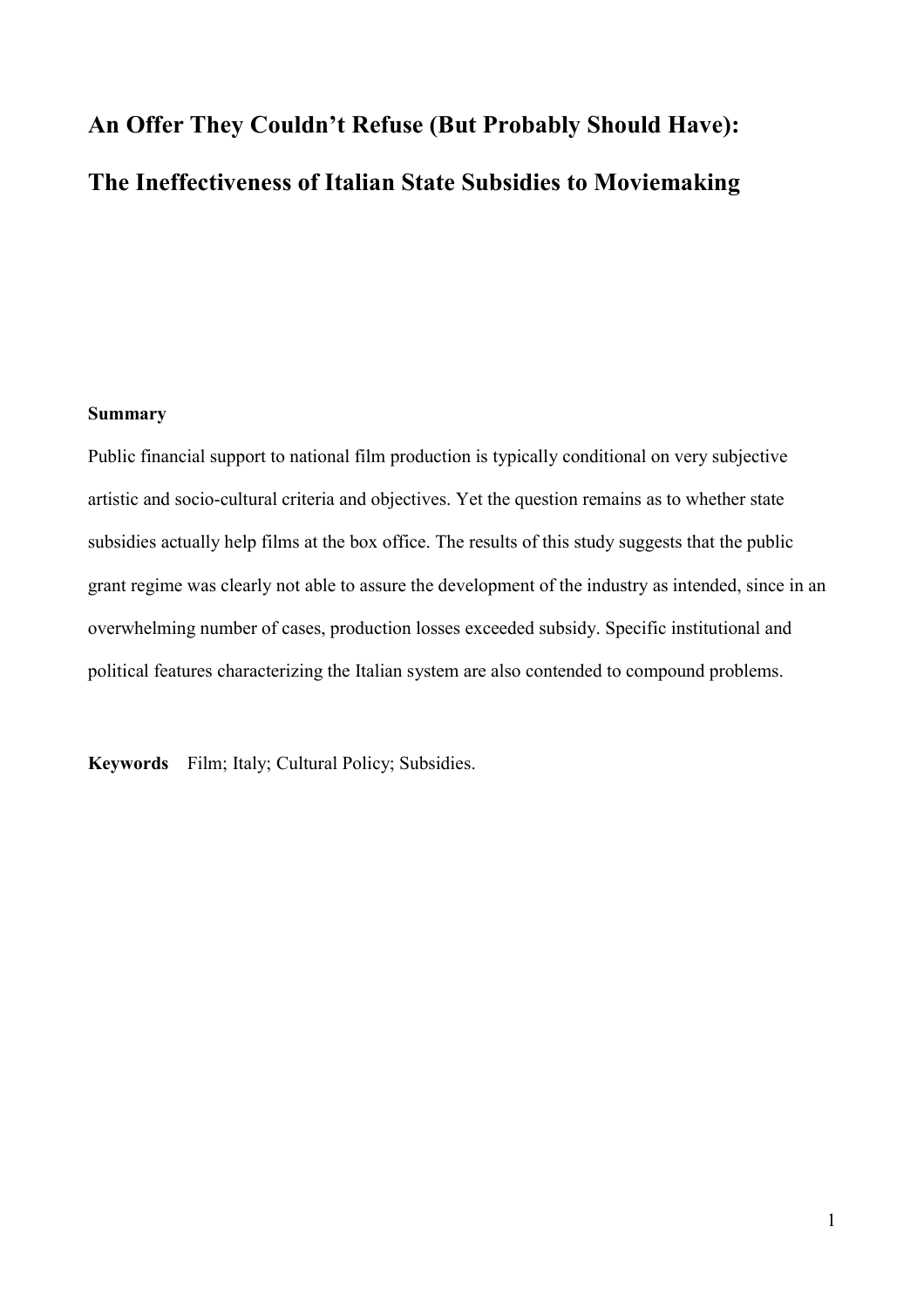# **Introduction**

Do state subsidies help films at the box office? The Italian State along with other European countries continues to provide public financial support for their film industries, as well as other traditional industries (Aydin, 2007; Brandt and Svendsen, 2009). Bagella and Becchetti (1999: 238) set out five criteria for justifying this expenditure, all conditional on 'works of art' criteria. Their study uses data drawn from the Italian trade journal *Gazzetta del Cinema*. They investigated the box-office returns for the period 1985 to 1996, during which time they found that once account had been taken of the lower reputations of the talent employed '…subsidized films do not have a significantly lower performance …in terms of total admissions, daily revenues and prescreen daily admissions' (p. 246). This finding stands in stark contrast to the findings of this study. For the later period 1995 to 2003 evidence is produced to show that only three of the 135 films in our dataset that received the State subsidy would have covered their production costs in the absence of the subsidy, with a further 14 films having their production costs covered through the subsidy they received, and thus leaving the bulk of films extremely unprofitable.

The measure of performance used by Bagella and Becchetti is end-of-run box-office revenue generated in the Italian market. However, while revenue is an indicator of film popularity, it does not in truth, adequately reflect the resources embodied in film production and hence reflect alternative uses to which those resources could be put. Their argument concerning the subsidy seems to boil down to the counterfactual: had more recognized talent been employed in those subsidized films, their box-office performance would not have been significantly different from those Italian films that were not subsidised. This does not concord with the findings of this study, since we would expect lesser talent to be paid less than major talent, thus lowering the relative costs of production of subsidized films, meaning that the revenues necessary to cover those costs need not be so high. However, we find that the average revenue performance of subsidised films in relation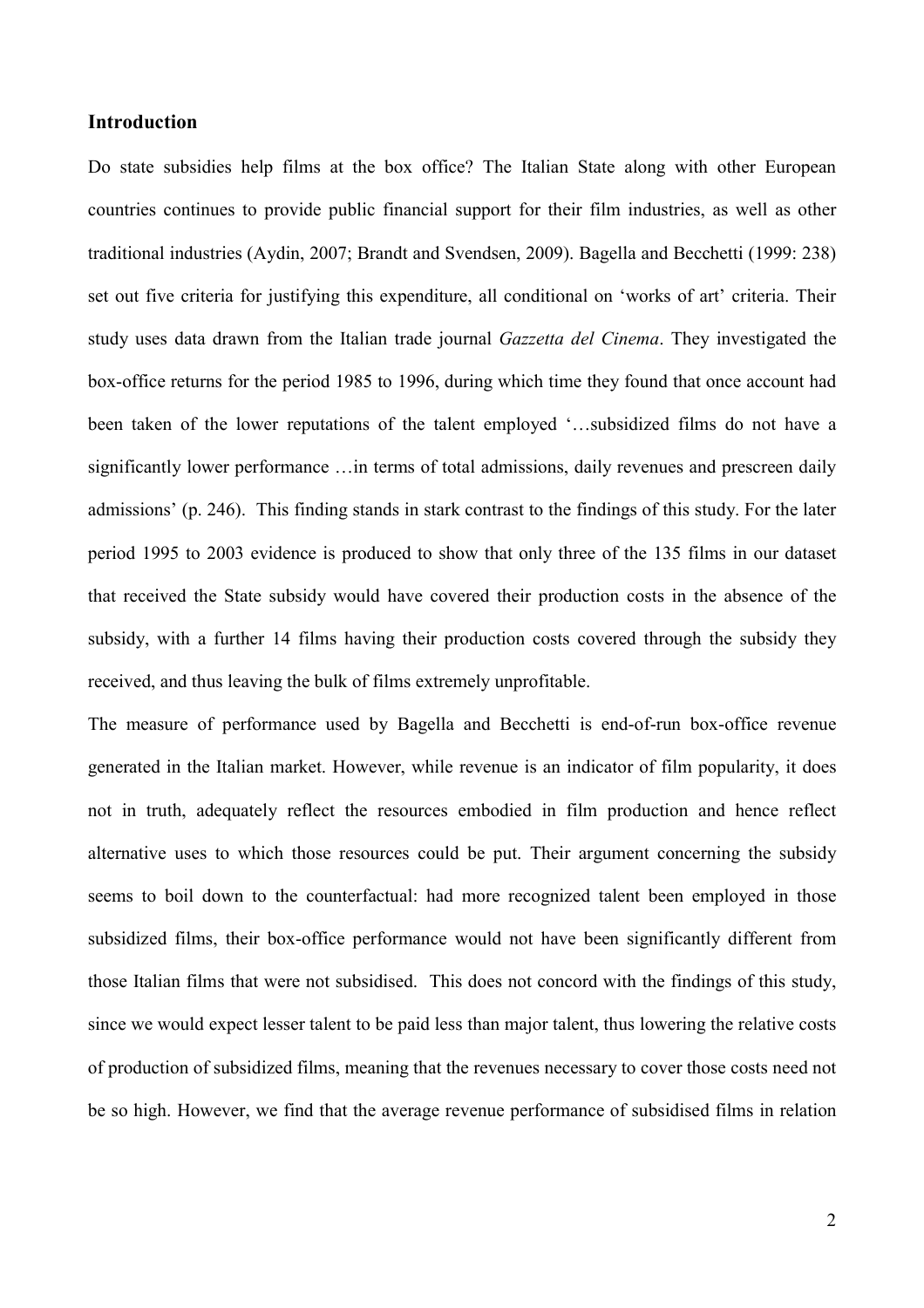to costs of production was very poor indeed, questioning the efficacy of the Italian film subsidy regime.

It is shown that the effect of film subsidy between 1995 and 2003 was largely to misallocate resources, demonstrated by the simple fact that Italian moviegoers showed very little interest in the resulting films. At the same time the subsidised films seemed to contribute little positively to the prestige of Italian cinema, an avowed intention of the legislation establishing the subsidy regime. The paper is structured as follows. Some theoretical considerations and key influential work is briefly set out in the next section. This is followed by some background explaining the operation of the subsidy regime in Italy in the years 1997-2003, and subsequent changes made in 2004. The subsequent section explains the dataset and methods used in the paper and raises some data issues. Section 5 presents the results and is followed by a discussion and some concluding remarks.

### **Film subsidies: A brief contextual retrospect**

Film projects may be awarded direct subsidies *ex ante*, or on an ongoing basis on completion of various project milestones (as in South Africa), or entirely *ex post*, to the producer or 'special purpose vehicle' that forms the temporary commercial entity linked to a specific film. They may also gain indirect subsidies awarded by Government to a third party institution (private or quasipublic) as in the UK, that then channel funding by various decision criteria. While there is an extensive literature exploring the determinants of box office revenue and film success (See the surveys of Hadida (2009), McKenzie (2012)), the role of state subsidies in supporting films at the box office is given little attention. An exception is the performance comparison of subsidised and unsubsidised Italian films conducted by Bagella and Becchetti (1999). They stressed the need to take account of disparities in the fame and reputation of the cast in such box office comparisons, in order to consider subsidised film on an equal basis with unsubsidised film. Arguably, there could also be some implicit understanding that subsidies are simply not intended to help box office but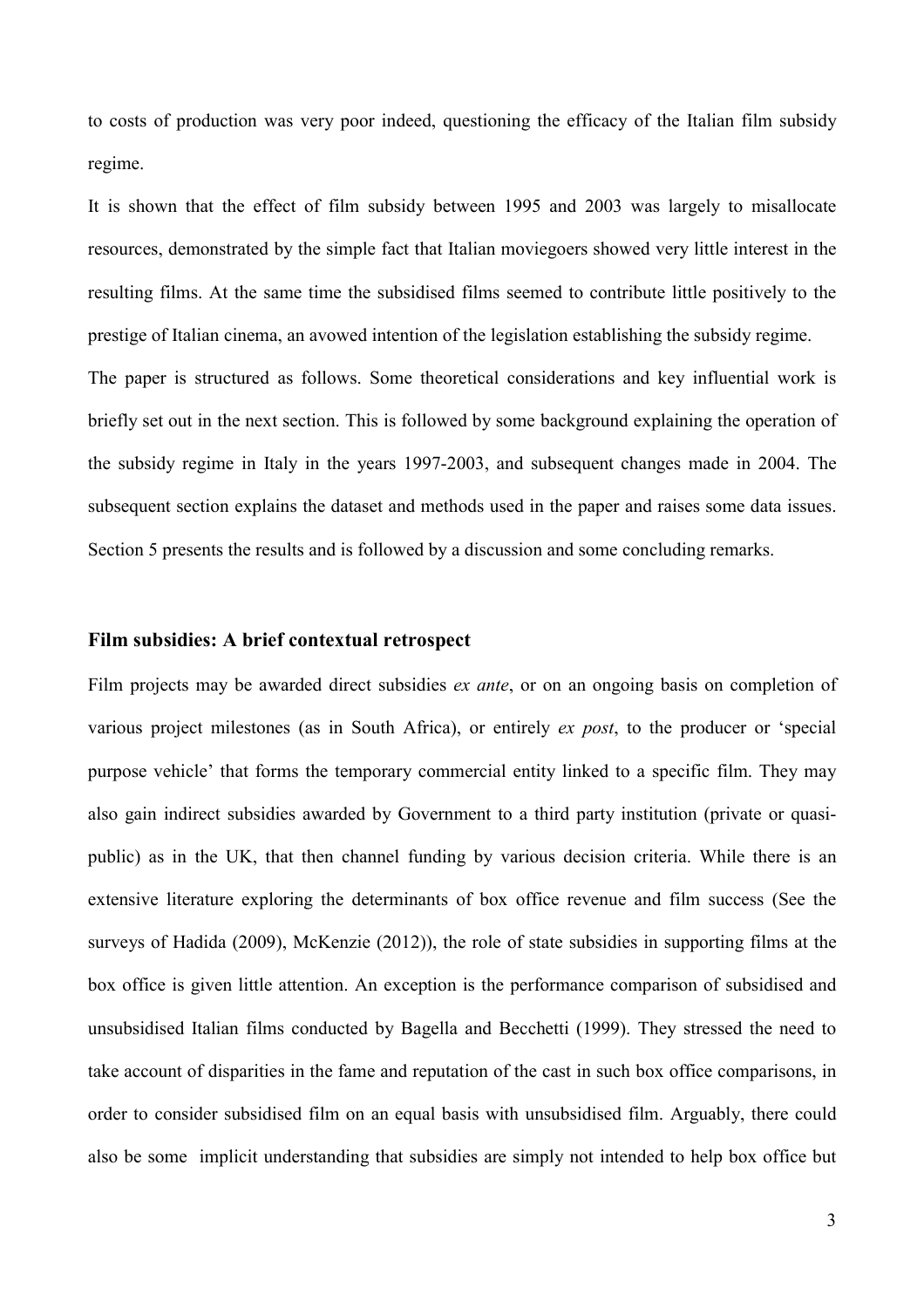are more instrumentally used merely to help pursue other objectives such as industry development and to help retain the capability of film making in a given country for political reasons. They may even be awarded just to ensure some national entries in particular film festivals. Yet such an ordering of priorities does not seem to be clearly set out in the Italian and other national contexts.

Reasons for inefficiency in the subsidy allocation system can find their roots in the work of Tullock (1965), Downs (1967), Niskanen (1975) and many other public policy commentators (Grampp, 1986; Austen-Smith, 1994). While the stated objective of public fund allocation lies in the social and cultural policies followed by states and administrations and "rent-seeking" (Grampp, 1989), the increase in discretionary budget to maximise the quantity of services and products offered could be justified only while the deadweight loss is exceeded by the benefits extracted by consumers (Olszewski and Rosenthal, 2004). Needless to say, such guidance is not usually followed. Instead, following Niskanen (1975), biases and inefficiency in budget allocation may be explained by two main elements. First, bureaucrats aim to expand budgets to increase their influence, role and their perceived 'sensation' of wealth and authority. Accordingly, budget maximisation is simply a tool rather than goal and thus working to the detriment of the national public debt. Second, a sort of bilateral monopoly is established between politicians and bureaucrats, giving bureaucrats a status similar to a monopoly organization. Further, once the funds are assigned, politicians do not have specific instruments or information flows to assess the way the budget is then assigned to the subisidised products, making the allocation procedure even more contentious (McKay 2011).

The main effect of these concerns is that the intrinsic characteristics of bureaucrats provides a driver towards oversized budgets, irrespective of the specific financial need to pursue the objective to which the funds are actually allocated for (Acemoglu, 2001; Easterly, 2002). Inefficiency in budget allocation procedures can be viewed as being sustained by a lack of political authority and responsiveness serving as the main causes of the budget allocation distortions (Downs 1967) and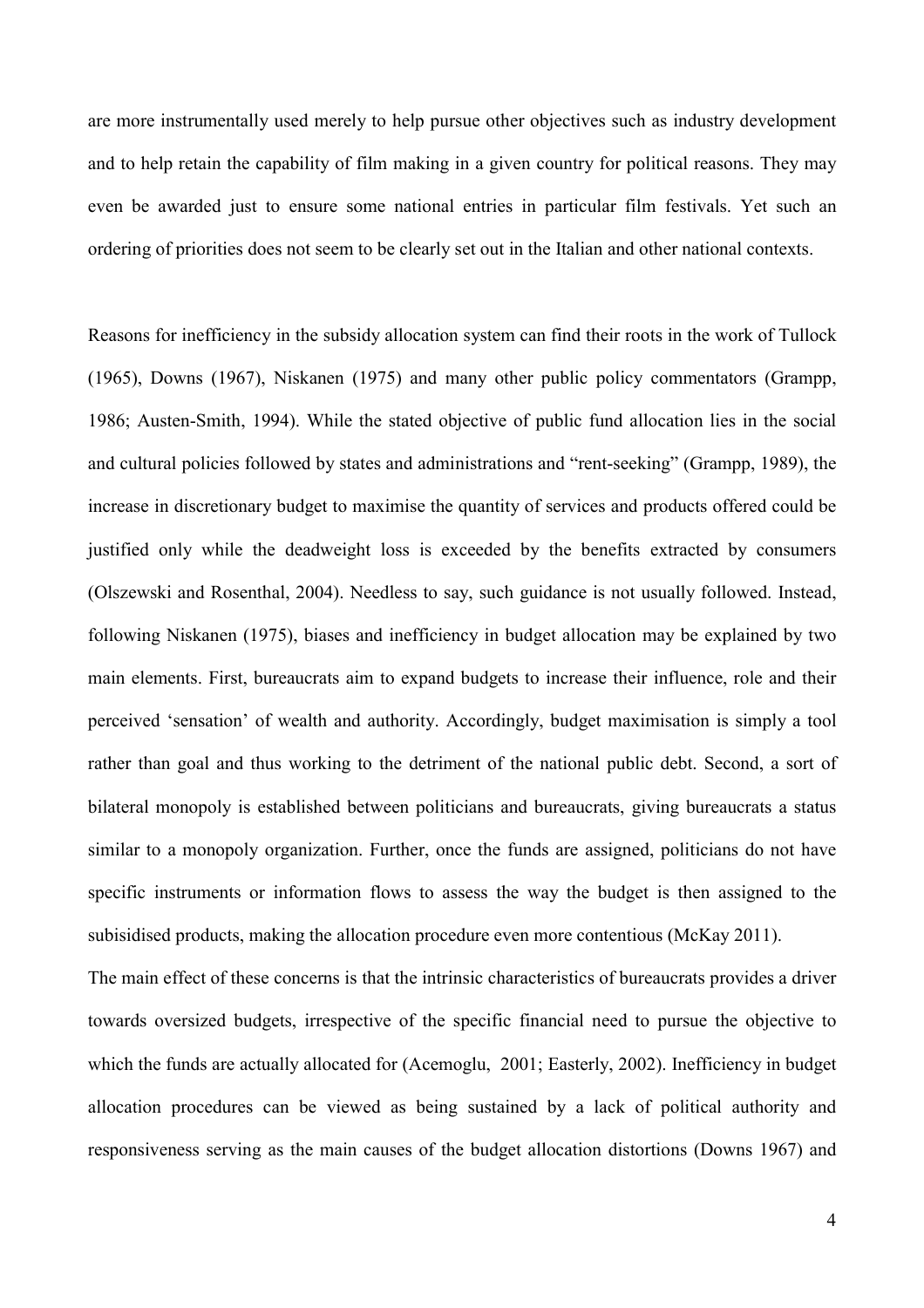also by public organizations having a primary aim to expand rather than to specifically follow the objectives for which they are established (Tullock, 1965). Miller is supportive of this collection of findings, emphasising that allocation inefficiency is strictly related to bureaucratic incompetence and natural inertia. He draws specific attention to the "self-interested choices of political actors" (Miller, 1997: 1195).

The above body of work has been influential in policy analysis and discussions and could be deemed to have discernibly and positively affected government action in English-speaking countries well before the year 2000 with the implementation of various new reforms aimed at reducing bureaucratic inefficiency arising form budget allocation (Aucoin, 1991). Arguably, however, the same strength of influence had not yet reached Continental European countries and Italy, in particular. The findings of this study seem to illustrate one high profile policy context over a period of time, in which even an elementary level of public policy thinking did not seem to become manifest and yield even a modicum of concern over the budget allocation process and its attendant level of efficiency and inherent policy biases.

#### **Film production subsidies in Italy**

In 1965, the Italian State recognised the film industry as having cultural, economic and social importance.<sup>1</sup> In more recent times, the regulatory framework which has governed the relations between the State and the Italian film industry, along with other performing arts, is based upon Law no.163, dated  $30<sup>th</sup>$  April 1985. The Law established the FUS (Fondo Unico per lo Spettacolo – Performing Arts Fund) as the exclusive legal institution responsible for financing different artistic and cultural activities, including cinema, music, dance, theatre and drama, and circus arts. Over the years, the proportion of funds allocated by the FUS to the various arts sectors has changed from time to time, with the most recent Ministerial Decree allocating 47.5 per cent to opera and lyric

<sup>&</sup>lt;sup>1</sup> Law no. 1213, dated 4 November 1965.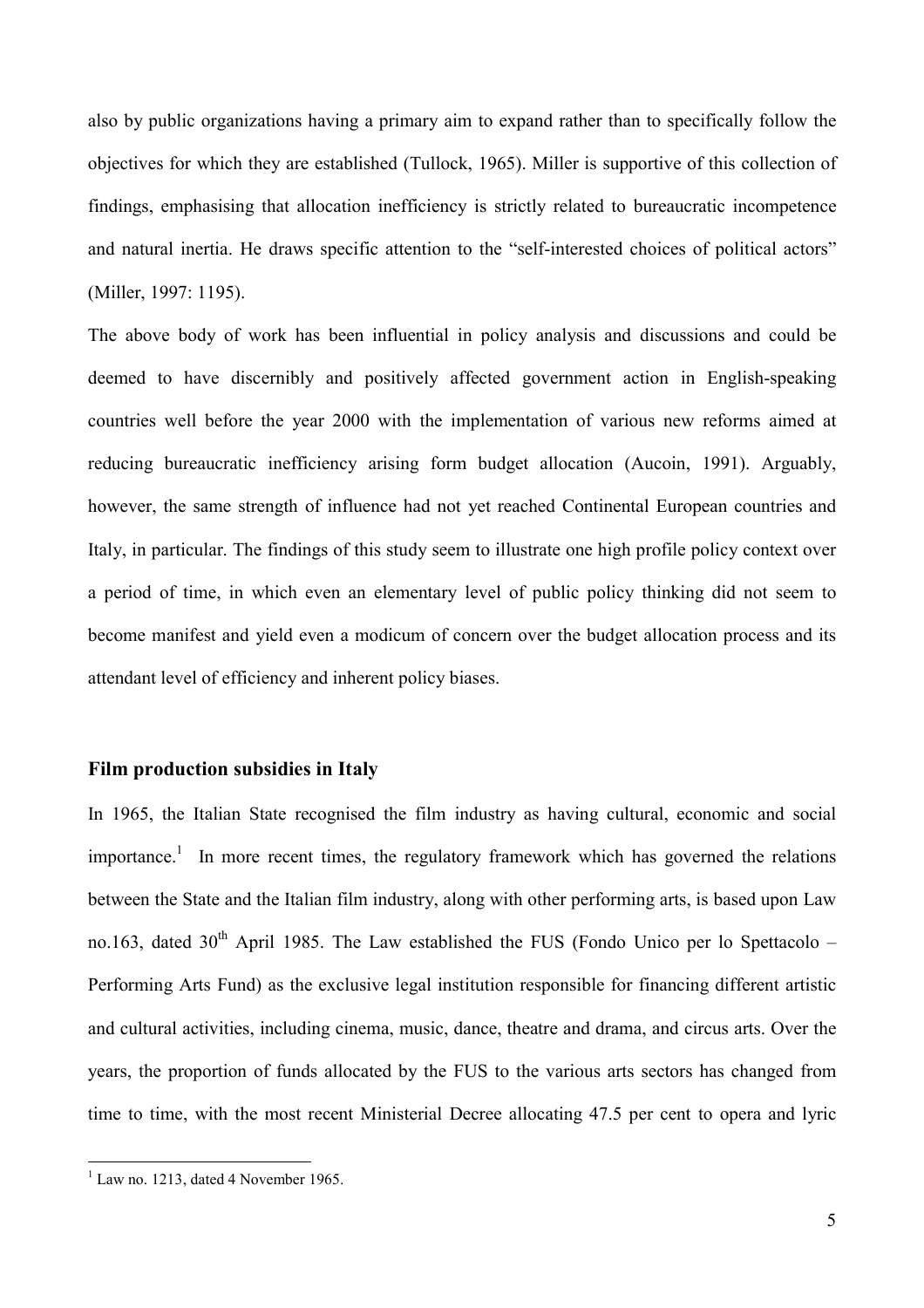performance; 18.5 per cent to cinema; 16.3 per cent to theatre; 13.7 per cent to music; 2.3 per cent to dance; and 0.2 per cent to circus arts and travelling shows.<sup>2</sup>

The 1965 law was followed in 1994 by Law No.153, subsequently amended in 2004/5, in which the distinction was made between films that were of 'national cultural interest', and films that were 'nationally produced', establishing different financial regimes for each.<sup>3</sup> Under this Law, a newly formed Advisory Committee for Cinema could declare a film to be of 'national cultural interest', if its conception together with screenplay satisfied particular cultural criteria, set down in Table 1.

------------------------------------

Approximate location Table 1 here

-------------------------------------

Once recognized, films of 'national cultural interest' were then referred to the Committee for Cinema Credit, which made decisions upon the loan-worthiness of their producer(s) and the maximum loan to which they were entitled.<sup>4</sup> In financial terms, productions recognized as "films of national cultural interest" could take advantage of the Participation Fund (Fondo di Intervento), assisted by the Guarantee Fund (Fondo di Garanzia). The Guarantee Fund was established to support the costs of films of national cultural interest, and its capital endowment comprised the contributions allocated by the State to the industry. The sum of money not spent by the Guarantee Fund were added – through six-month adjustments – to the Participation Fund, thus serving as a reserve for future financial needs. Through this system the State guaranteed 70 per cent of any finance granted, which producers were not required to pay back. A distinct category of this loan guarantee scheme catered for those films of 'national cultural interest' that were the first or second works of Italian directors.<sup>5</sup>

 $2$  Ministerial Decree dated  $13<sup>th</sup>$  February 2009, Article 1. <sup>2</sup> Ministerial Decree dated  $13^{th}$  February 2009, Article 1.<br><sup>3</sup> Decree no 26, dated  $14^{th}$  January 1904.

<sup>&</sup>lt;sup>3</sup> Decree no.26, dated 14<sup>th</sup> January 1994<br><sup>4</sup> The Banca Nazionale del Lavoro (BNL) served as the Trustee Bank in the film subsidy allocation process

<sup>&</sup>lt;sup>5</sup> The regulatory basis of first and second works is set out in Law no. 1213, dated  $4<sup>th</sup>$  November 1965, article 28, amended in Law no. 153, dated 1<sup>st</sup> March 1994, Article 8.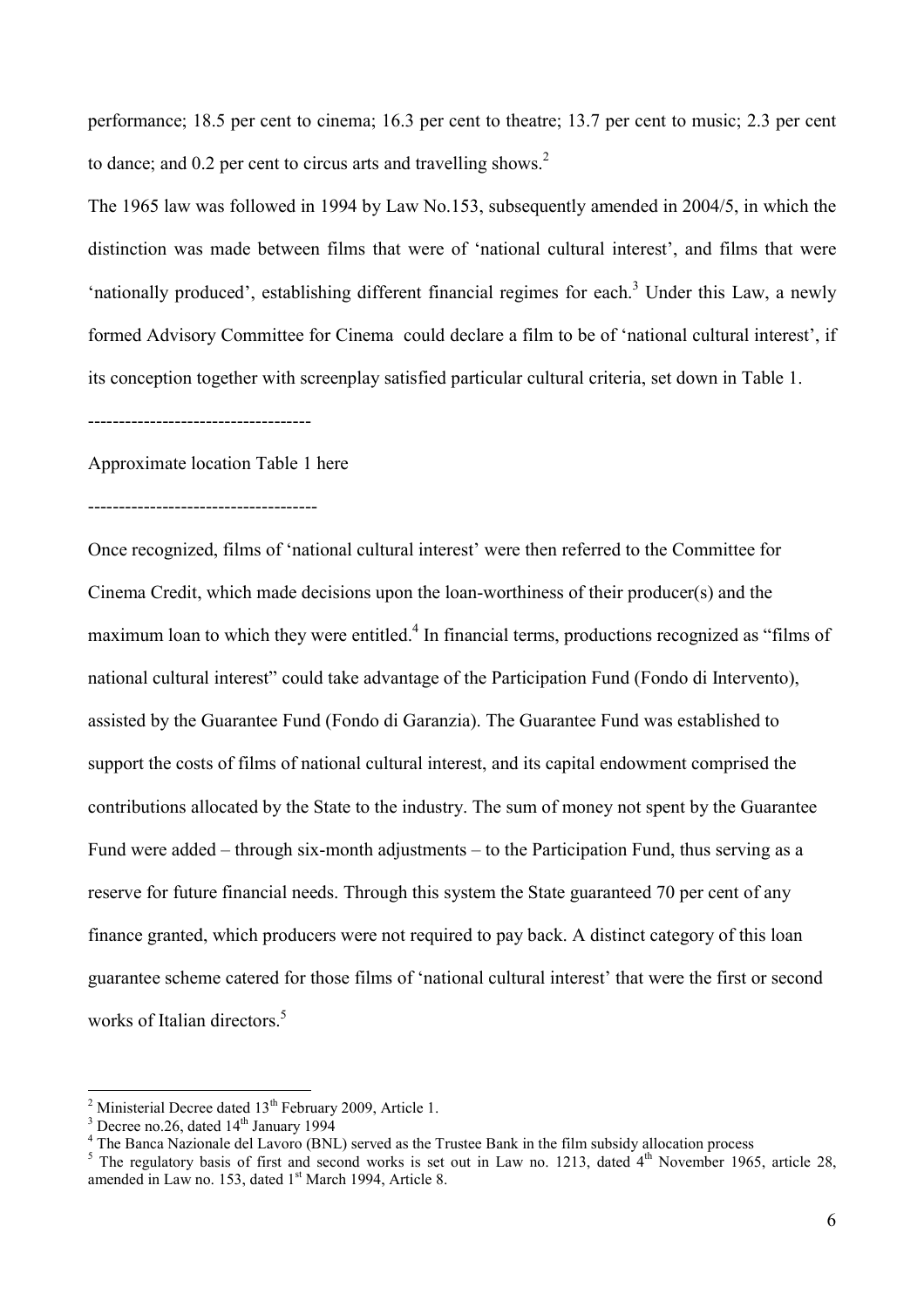By contrast, 'nationally produced films' were not submitted for assessment to the Advisory Committee for Cinema. Rather, such films were able to benefit from cut-rate credit facilities up to a value of  $\epsilon$ 3,200,000 (subsequently raised in 2004 to a range between  $\epsilon$ 3.5 and  $\epsilon$ 5 million). However, unlike films of 'national cultural interest', 'nationally produced films' could not take shelter under the umbrella of the Guarantee Fund, meaning that the State did not underwrite the loan and the producer was required to repay any loan in full. Table 2 outlines the different categories of films presently supported by the Italian State and the extent of support given.

#### -------------------------------------

#### Approximate location Table 2 here

-------------------------------------

Thus, in this study, the label of subsidy is given to those loans granted to films of 'national cultural interest' and 'first and second works', which did not require repaying, while 'nationally produced films', although able to access cut-rate credit facilities, are formally categorized as non-subsidized films, since State support had to be repaid. Short films are not included in this analysis. Since 'national cultural interest' is a much more subjective requirement than 'national production', dispute arises about the possible biases and unfair procedures behind the assessment given by the Advisory Committee for Cinema.

An overview of annual public aid to the Italian film industry in the period 1995 to 2003 is presented in Table 3. The first column of the table lists the share of FUS appropriation given to the cinema industry, while the remaining columns show actual expenditure on film production and its breakdown into the three constituent groups just discussed. For example in 2002, in addition to €55.5 million assigned to the Cinema from the FUS, a further  $€21.8$  million was added through different ministerial decrees to Cinecittà Holding, The National School of Cinema, and the Venice Film Festival (La Biennale di Venezia, Settore Cinema – Mostra Internazionale d'Arte Cinematografica di Venezia). Further, in November 2002 the Ministry of Cultural Heritage freed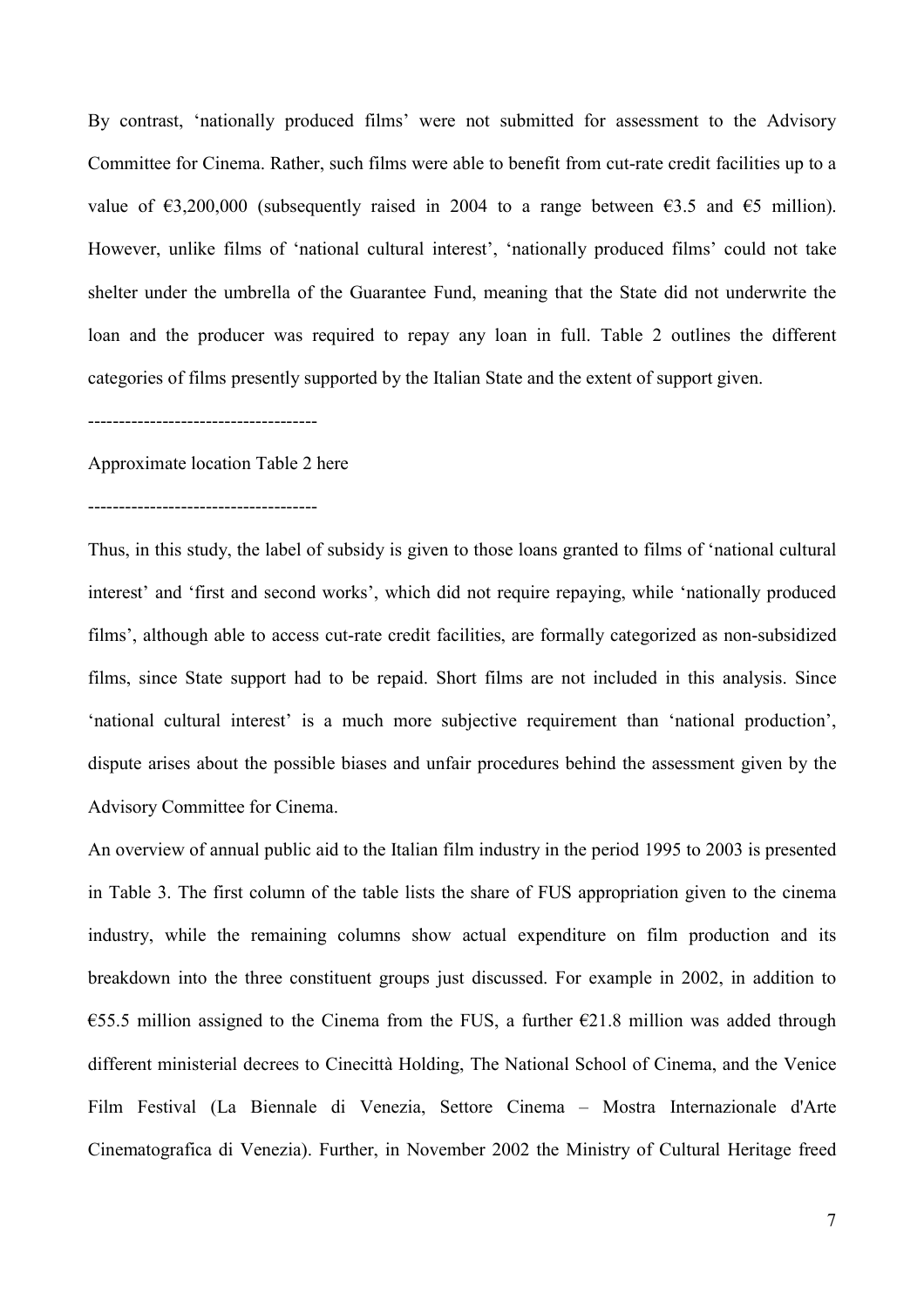previous 'idle' funds, directing €78.5 million to the Participation Fund to endorse film production. As a result, the actual available funds to Cinema in 2002 were  $\epsilon$ 155.8 million, of which  $€131,944,692$  was spent on production.

Aggregating the data for the nine years,  $\epsilon$ 680.1 million were assigned to 445 films that took advantage of the Guarantee Fund (column  $[A] + [C]$  Total, Table 3) – comprising 357 films of 'national cultural interest', which were supported by  $\epsilon$  607.1 million in loans; and 88 'first and second works', supported by  $\epsilon$ 73 million loans. The 131 'nationally produced films', which could not draw upon the Guarantee Fund, obtained loans totalling  $\epsilon$ 136.2 million. Thus, in the nine years examined, 83.3 per cent of public resources were given to productions that were not bound to make repayments to the State ( $680.1$  million out of  $6816.3$  million): 74.4 per cent to films of 'national cultural interest', and 8.9 per cent to 'first and second works'. Only 16.7 per cent of these loan facilities went to films that did not have their finances to some extent guaranteed by the State.

-------------------------------------

Approximate location Table 3 here

-------------------------------------

# **Data and analytical approach**

During the nine years 1995-2003, 914 Italian films were released into the Italian theatrical market (Cinecittà Observatory, 2007). Reliable economic and financial data are only available for films produced up to 2003, with incomplete information for those produced after that year, or with consistent information limited to an extremely restricted number of observations. The extension of the dataset after 2003 could have introduced some persistent biases and hence for the purposes of this analysis it was decided to restrict scrutiny to the nine-year time horizon from 1995 to 2003. While 914 Italian films were actually produced over this nine year period, the raw data revealed considerable missing data cell entries rendering the raw data in total unusable for generating robust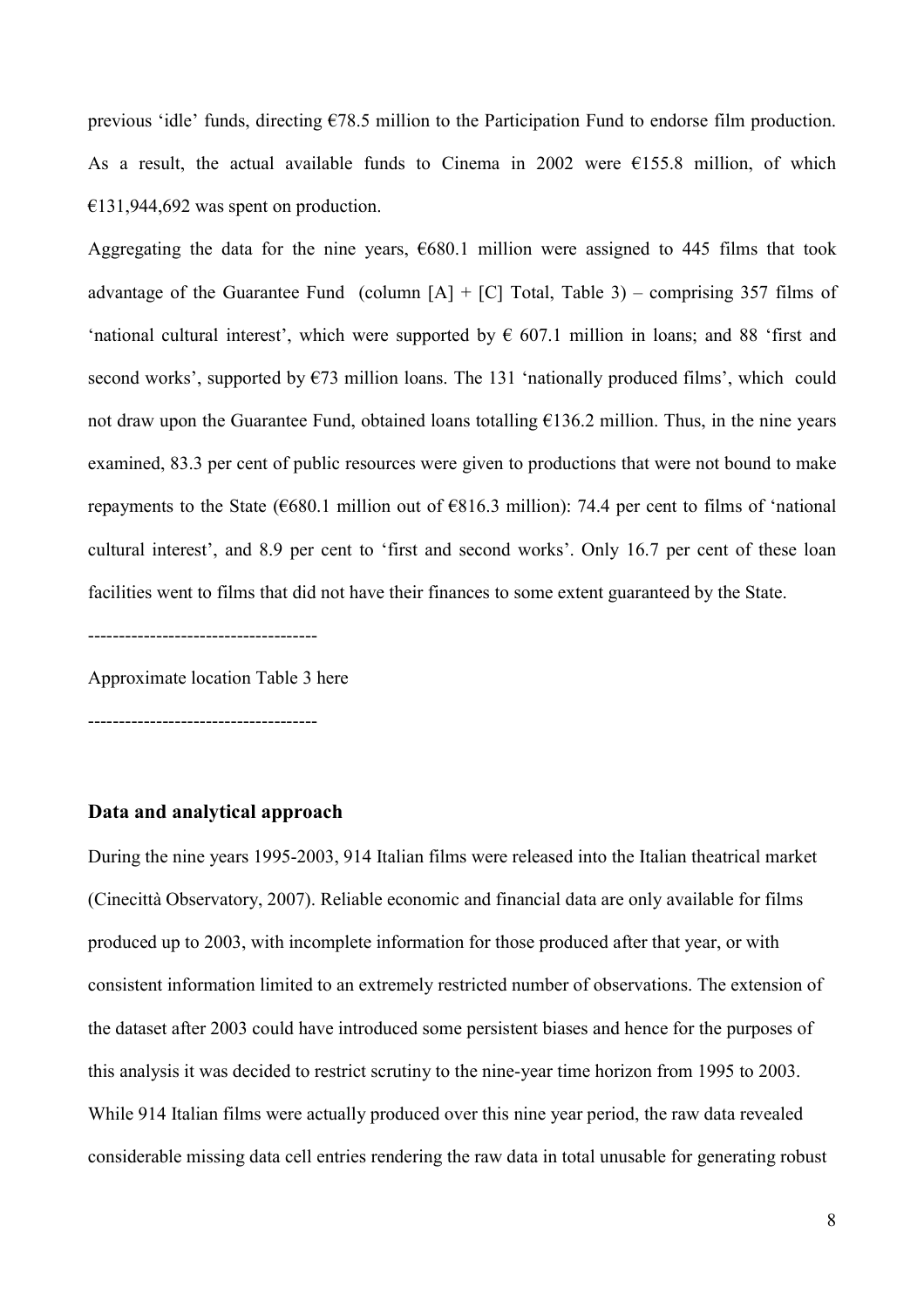financial analyses. Primarily this was due to the lack of consistent financial information about the production of every individual film. Such missing data might well have been incidental and in some cases deliberate. It could be considered as potentially 'masking' further problems in the subsidy allocation process and film performances. For some observations the information in the computer files was indeed highly compromised or incomplete. Supplementary hard copy documentation offering useful data on some individual productions was also examined to help address these concerns. Ultimately, the final dataset includes only those film titles whose essential data – costs, box office takings and film producer information – are complete and reliable in financial terms. The truncated dataset thus likely provides a more flattering picture of the subsidy and allocation process than had the full population of data been available.

As such the presented results illuminating the extremely poor performance of subsidized films can actually be considered a rather conservative view of film subsidy efficiency in Italy. The dataset created comprises cost and revenue information for the sample of 566 films, 135 of which were films of 'national cultural interest' and received loans guaranteed by the Guarantee Fund. The data were provided by the Osservatorio di Cinecittà, which serves as the centre for collection, analysis and diffusion of economic, qualitative and personnel information on the Italian film industry.<sup>6</sup> Cinecittà obtained the data about box office revenues and production cost from the Banca Nazionale del Lavoro.

A measure of profitability is derived by deducting production costs from box-office revenues, and the rate of return is obtained by expressing this as a percentage of production costs. Thus, these measures of performance do not contain distribution and promotion costs. Nor do they reflect further downstream revenue flows from DVD rental and sales and television sales.<sup>7</sup> However, given

<sup>6</sup> *Cinecittà Holding* is the operating branch of the Ministry of Cultural Heritage, with the mission to promote Italian Cinema to increase its visibility and opportunities in Italy and worldwide. The *Osservatorio di Cinecittà* (*Cinecittà Centre for Film and Audiovisual Information's Observatory*) came about as a result of the 28/2004 law for reform of the Italian film industry.

<sup>&</sup>lt;sup>7</sup> See Sedgwick and Pokorny (2010) for a methodology for estimating profits using estimates of distribution costs and non-theatrical revenue streams.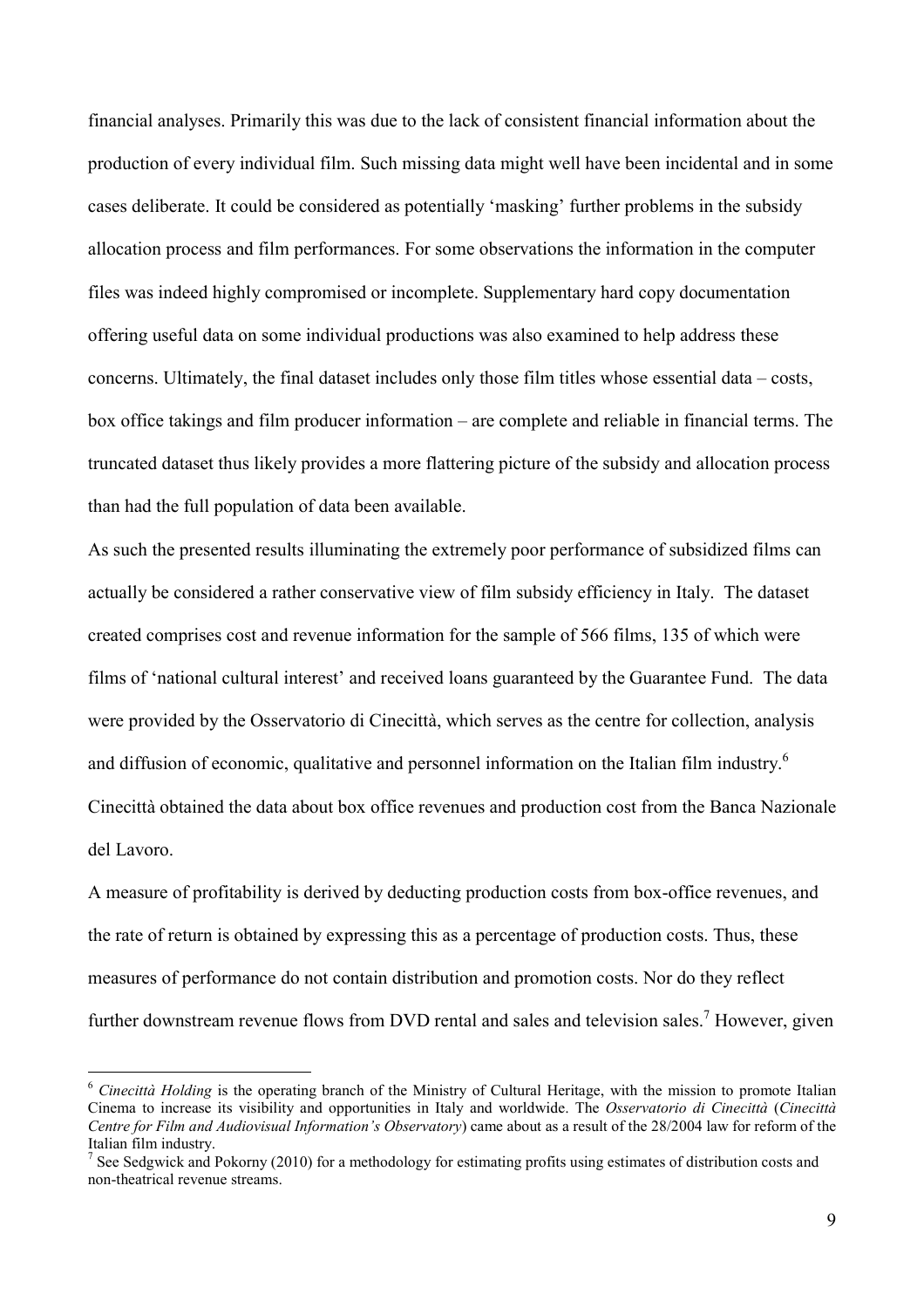that the focus of this paper is on the relative performance of subsidized films with the purpose of establishing how effective the State subsidy has been, these limitations are not critical.<sup>8</sup>

# **Results**

Tables 4 and 5 describe the data and set out the main results. Table 4 presents a profitability analysis of the 135 subsidized films, while Table 5 does this for the 431 non-subsidized films.

-------------------------------------

Approximate location Table 4 here

-------------------------------------

-------------------------------------

Approximate location Table 5 here

-------------------------------------

From Table 4 it is clear that although public subsidy attenuates the financial exposure taken by producers, the collective failure of the subsidized films at the box-office means that the subsidy fell far short of assuring them positive returns on their investments. For the 135 films of 'national cultural interest', the Italian State contributed over 40 per cent of their production costs. These films generated an average revenue of  $E$ 442,041 at the box-office, attracting a subsidy twice that of  $\epsilon$ 969,847, while average production costs were over  $\epsilon$ 2,240,000. As indicated earlier, but worth repeating, only three of the 135 films covered their production costs without the subsidy, while another 14 did so as a result of the subsidy.<sup>9</sup>

The relationship between revenues and subsidy is further examined by simple bivariate OLS regression of revenues on subsidies. The outcome is a statistically significant positive coefficient

 $8$  The Euro has been in force in countries belonging to the Economic and Monetary Union since  $1<sup>st</sup>$  January 2002. Accordingly, a large part of the costs and revenues of films included in the initial raw data are expressed in the pre-euro Italian currency unit, the lira. Therefore, all the monetary values of such films have been converted into Euros, according to the fixed exchange rate of 1,936.27 Italian lire for 1 euro. Economic data of some films – straddling the changeover when the euro came into effect – are partially expressed in Italian lire and partially in Euros in the raw data.

<sup>9</sup> The three films were: *I Cento Passi* (2000), *Tano Da Morire* (1997), *Le Affinità Elettive* (1996).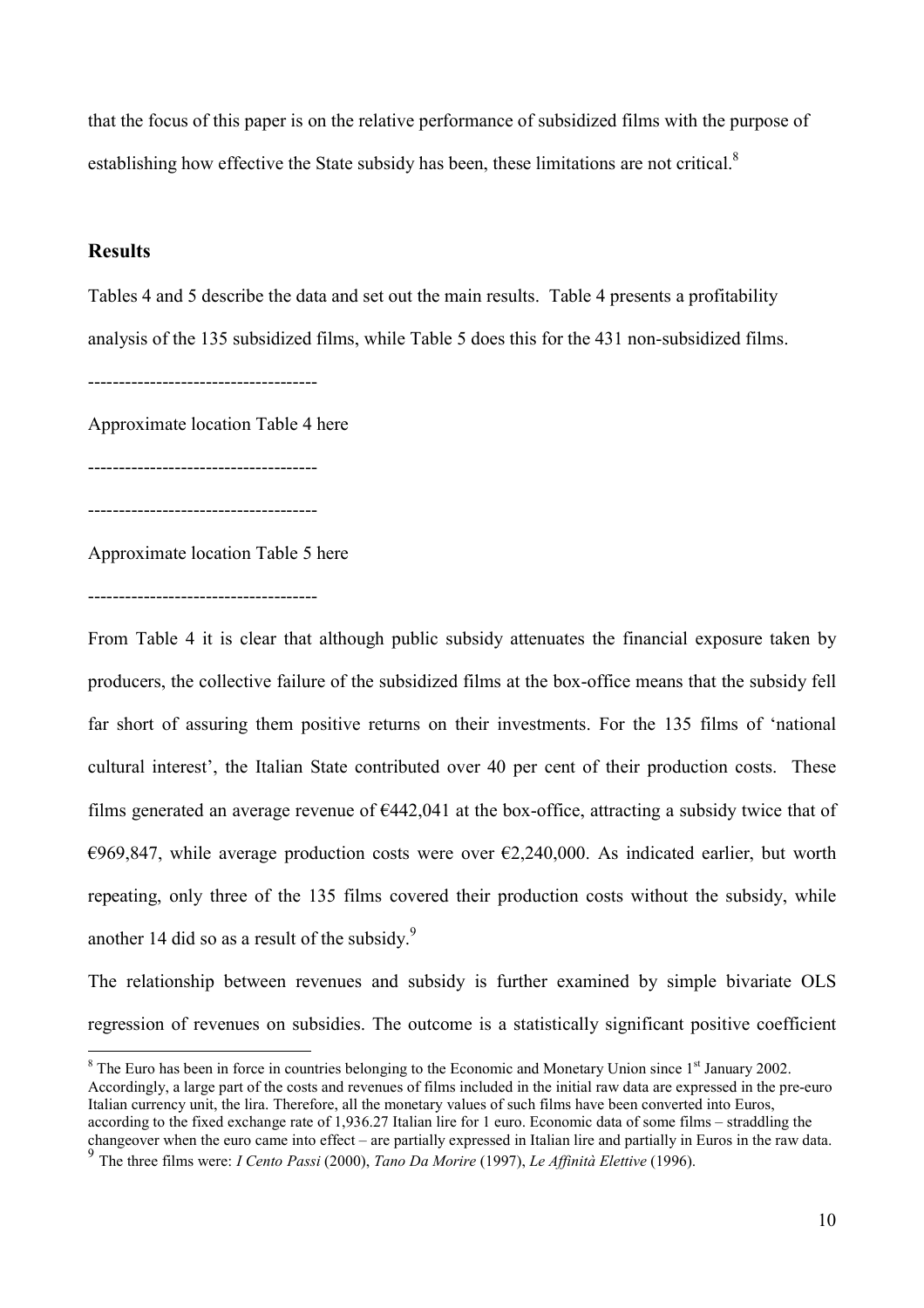value for the dependent variable, but with an  $\mathbb{R}^2$  that is less than 0.1, on top of a highly positively skewed residual plot in which a disproportionate number of films earn revenues less than that predicted by the model, counterbalanced by a relatively small number of films that earn substantially more. Thus, there is no discernable relationship between revenues and subsidy. In contrast, a better fitting model is obtained by simply regressing production costs on subsidy, with a highly significant coefficient value for the dependent variable, as well as an  $R^2$  greater than 0.3, and a better behaved distribution of the residual error. Not surprisingly, the size of the subsidy is related to the size of the production budget, although other factors clearly play a part.

Table 5, describes the performance of the 431 non-subsidized films. While on average these films do not generate profits, their performance in the theatrical market is considerably better than the subsidized films generating an average revenue of  $\epsilon$ 1,861, 476, while costing  $\epsilon$ 2.6 million to make – thus non-subsidized production costs were 16 per cent higher, but revenues over four times higher than the set of films that were subsidized.

# **Discussion**

In the light of the results shown in Tables 4 and 5, it would appear that the State subsidy given to the Italian film industry between 1995-2003 was not an efficient instrument for generating welfare, supporting the view that resources used in the production of films could have been better utilized elsewhere. Had the films of 'national cultural interest' not been subsidized very few of them indeed would have been made, making them, in effect, quasi-commodities. Furthermore, for the bulk of these films the subsidy was not sufficient to cover production costs.

Drawing upon the cultural subsidy literature, Bagella and Becchetti identify five reasons for State patronage: 1) to broaden cultural options – had films of artistic merit not been made, the artistic scope of future filmmaking would be reduced; 2) to redress the commercial imperative, which puts entertainment before cultural enrichment; 3) to foster cultural identity and national prestige; 4) to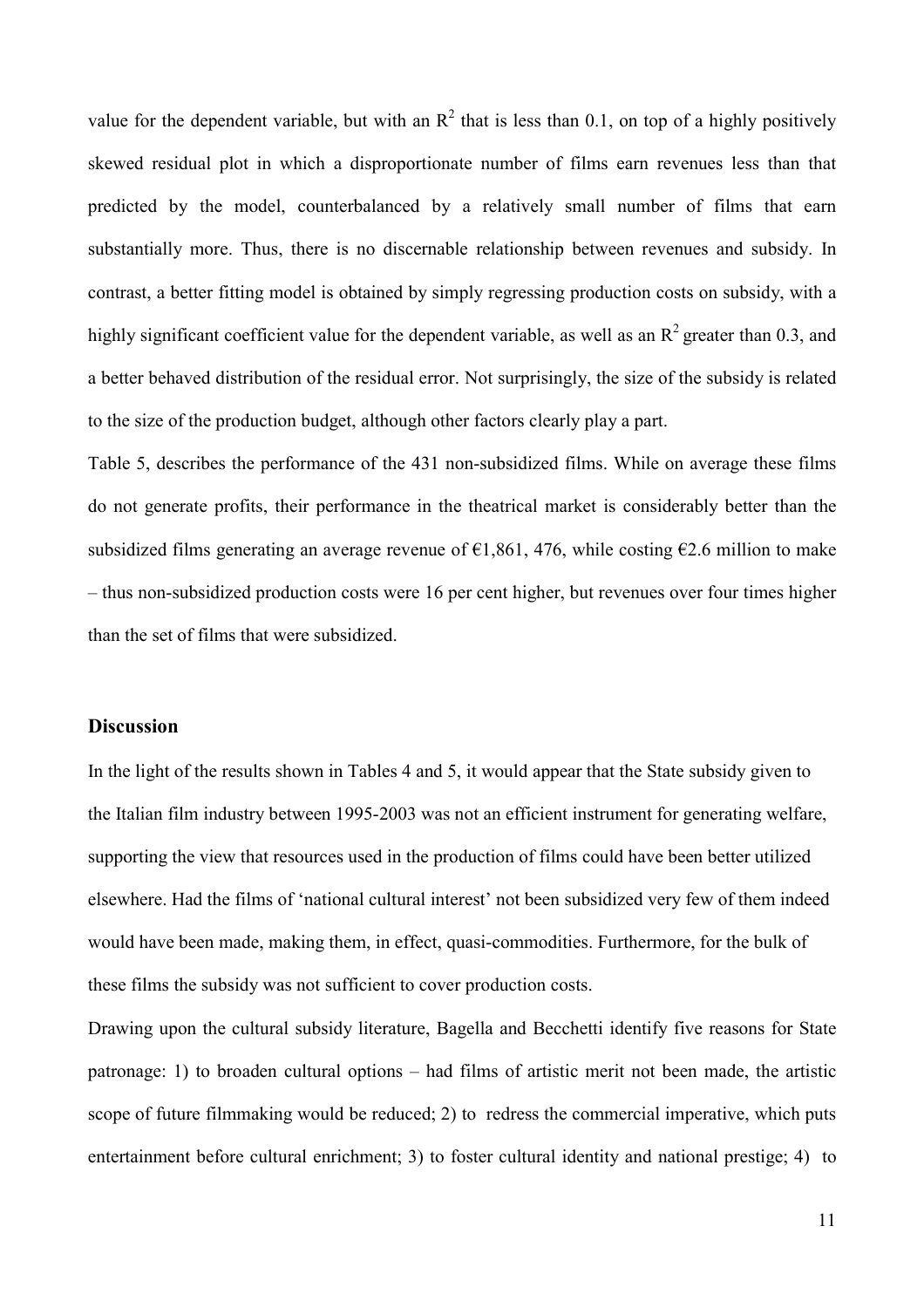generate positive externalities for the community and businesses tied in to the film industry; and 5) to compensate the low productivity associated with 'art' films. For these authors, the subsidy can be justified "provided that we refer to those movies that can be considered a form of art" (Bagella and Becchetti, 1999: 238). Clearly, this is a market failure argument whereby it is contended that if left to itself the market will under-supply films of cultural merit. Certainly, the criteria laid down in Table 1 privilege artistic talent in the form of director, actors, and screenplay writers, with by far the greatest weight (0.7) given to directors ( it is notable that film producers as a category are not included in the criteria).

However, the evidence presented in Tables 4 and 5 indicates that so few paying customers went to see films of 'national cultural interest' – particularly so in 1999 and 2002 – as to render virtually empty any argument inferring that they contributed to the general diffusion of cultural welfare. Of the five reasons supporting the subsidy, only the fourth is not critically weakened by the chronic lack of consumer interest in the products being subsidized; although it does have a severe moral hazard dimension, in that producers/directors would have known from recent history that films of 'national cultural interest' rarely became films of popular interest.

The results can be readily rationalized in the context of simple public policy thinking .The evidence furnished in this Italian arts context shows that budget allocation seems to serve more the fulfilment of needs of the bureaucratic bodies rather than the altruistic reasons for which the subsidy awarding panels are ostensibly commissioned. Over the period under study, the influence of the political dominion of Silvio Berlusconi and his extensive power on private and public media over the last 17 years has been strong and pervasive. However, historically, Italian cinema and more generally culture, has been considered to be dominated by left-wing artists (Gundle, 2000). Accordingly, many opponents to the present system argue that the genesis of the subsidy regime has allowed leftwing governments to sustain a film industry to circulate supportive ideas and messages. Further, it has also been suggested that left-leaning parties would typically highlight considerable budget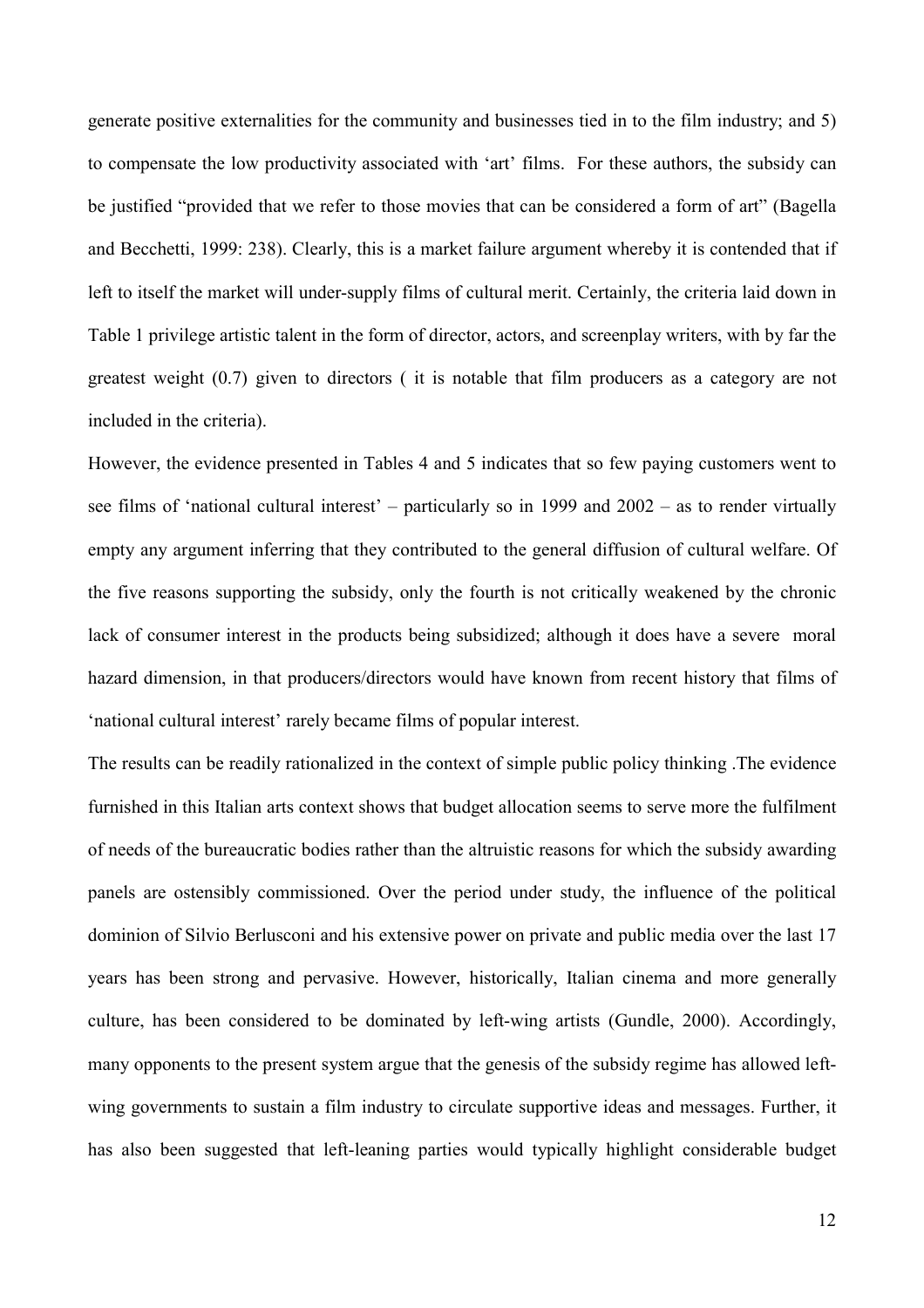reductions to the Cinema when right-leaning governments were in office, playing on the need to preserve the "national cultural interest" that such films convey. Some have even argued that "leftwing welfare has sunk the film industry" (Kolker, 2009; Mecucci, 2007).

70 per cent of the score needed for a film to be recognized as of "national cultural interest" depends on the artistic contribution from the directors of movies – a contribution effectively deriving from a variety of other awards and nominations – so this is a more subjective rather than objective valuation. Accordingly, there is considerable scope and activity for various lobbies to operate behind the decision processes in prize and subsidy awarding. This is similarly often observed in budget allocation within other social sectors at a more generalized level and also in other geographical contexts (Mitra, 1999; Marshall, 2012).

Some commentators (e.g. Gundle and Parkle 1996) do, however, acknowledge the unavoidability of market failure arguments. In large part this has been linked to the domination of Italian media and cultural industries maintained by Silvio Berlusconi and his commercial interests (Radaelli 2007; Downey and Koenig 2006). Such fears were exacerbated by his potential to influence these sectors even more profoundly after his entrance into the political arena in 1994 (Hasted, 2008). Consequently, for some scholars, the perceived monopoly of liberal left experts in film subsidy panels would be justified so that they could "make a stand" against the ruling political establishment and its closely linked interests in other media outlets, such as the control of the state television network - RAI. This is ultimately overseen by the Prime Minister, making the conflict of interest issue particularly acute in Berlusconi's period of office (Hanretty, 2007). Inevitably the exercise of such realpolitik may well have rendered less effective the use of film subsidy in the service of, for example, broader national cultural and industrial objectives.

The institutions and conditions sustaining such political meddling seem to be accord with the theses advanced by Niskanen (1975) and other public policy scholars (Coyne and Leeson, 2004).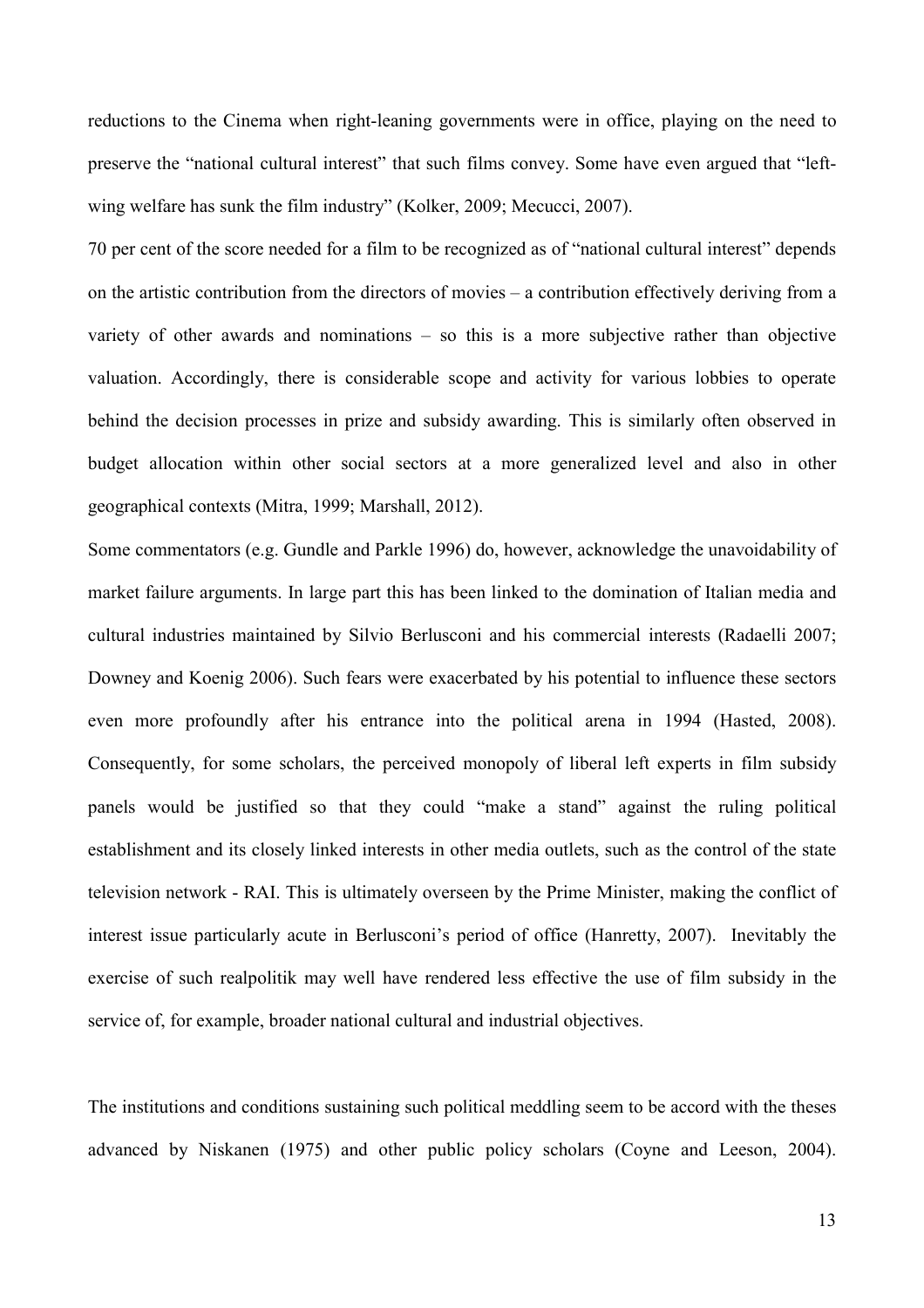Irrespective of political viewpoints, the political and economic context of Italy has seemingly served to exacerbate bureaucratic inefficiency in this and other policy contexts. A higher subsidy budget has essentially offered greater power and sources of comfort to bureaucrats rather than serving the actual pursuit of the 'national cultural interest' – whatever that term actually means in practice. The Italian case seems to be indicative of a strengthening of the bilateral monopoly between bureaucrats and politicians. In large part, this is due to the exiguity of information flows that are available to meaningfully evaluate the actual subsidy processes. The empirical results presented in this study shows that, the objective of contributing to the prestige of Italian cinema through the subsidy allocation system is highly questionable. At the very least, re-thinking the system of budget allocation to the film industry, as currently configured, seems to be warranted.

### **Concluding remarks**

Historically, cinema and audiences have been conjoint concepts – without audiences there would have been no cinema. However, in the case of Italian cinema, the state subsidy between 1994 and 2003 has seemingly had the effect of separating the two. It has supported a system of provision towards which consumers have been highly indifferent. Essentially subsidy served to move against the historical traditions of cinema. Thus, while it might be claimed by some that subsidy was essential to the very existence of the film industry, the results presented herein suggests that the subsidy regime of itself could not assure the development of the industry since production losses exceeded subsidy, even before distribution costs were factored in. The subsidy regime 1995-2003 was ineffective and wasteful. An approach in which markets impose a measure of discipline on the support given to the film industry would surely be preferable  $-$  i.e.: product markets in which exhibitors screen films that audiences actually want to see, and finance markets in which investors are attracted to products that have a good prospect of generating positive rates of returns. Specific institutional and contextual elements characterizing the Italian system are contended to compound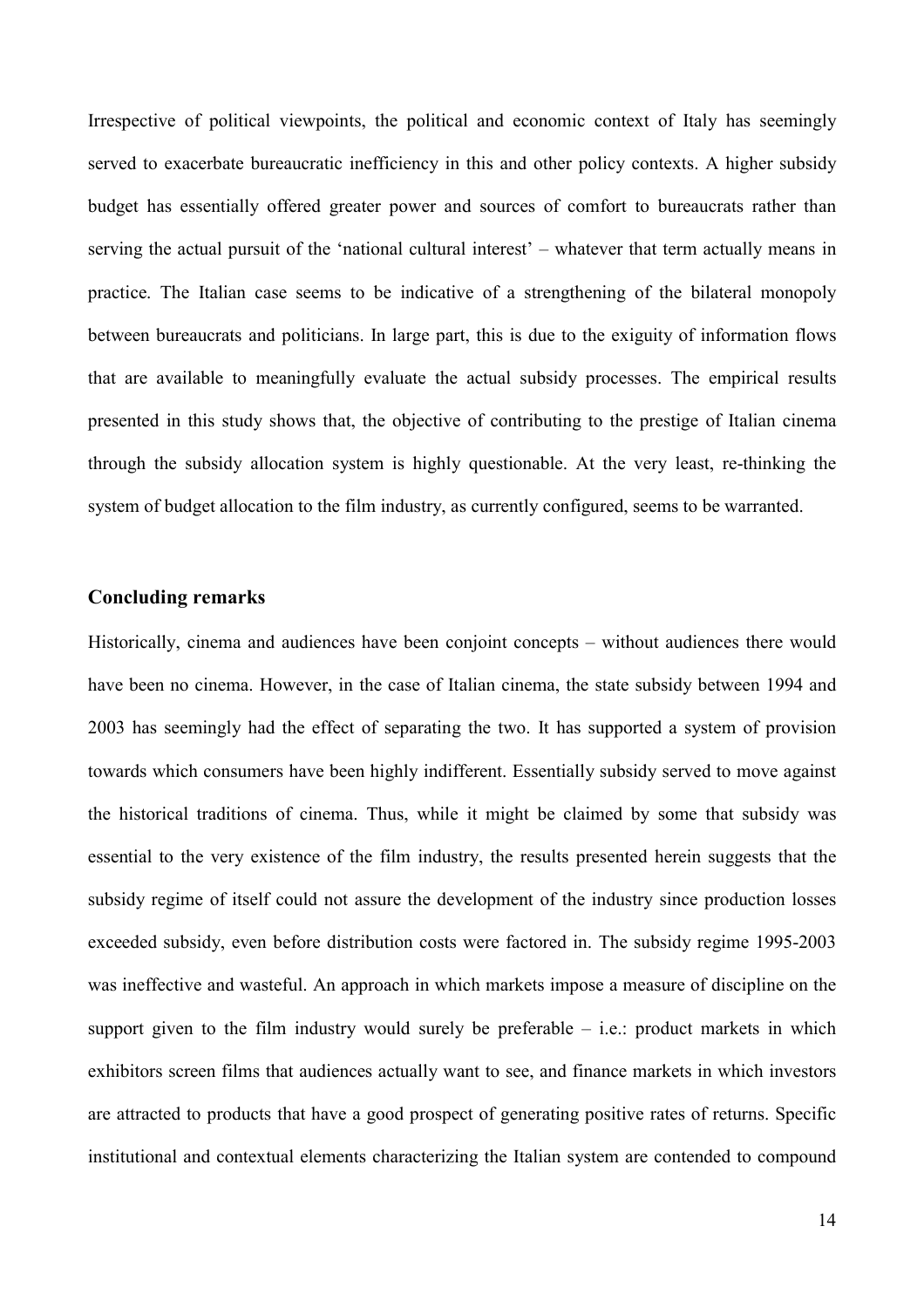the difficulties in achieving such an outcome. To some limited extent recent reforms of the subsidy regime have begun to address the issues raised in this study, by creating a system in which both the State and producers share the revenue stream generated by subsidised films on the basis of their respective contributions to costs. In so doing it has started to require the case for subsidies to be much more rigorous from a film production business viewpoint<sup>10</sup> but the existential rationale for such subsidies seems to remain politically unquestioned, at least for the time being.

# **References**

Acemoglu, D. (2001), Inefficient Redistribution. *American Political Science Review, 95*, 3, pp. 649-661.

Aucoin, P. (1991), The Politics and Management of Restraint Budgeting, in: A. Blais, and D. Dion (eds), *The Budget-Maximizing Bureaucrat: Appraisal and Evidence* (University of Pittsburgh Press, Pittsburgh, pp.119-142).

Austen-Smith, D. (1986), On justifying subsidies to the performing arts. *Journal of Cultural Economics, 18* ,3, pp. 239-249.

Aydin, U. (2007), Promoting industries in the global economy: subsidies in OECD countries, 1989 to 1995. *Journal of European Public Policy, 14*, 1, pp. 115-131.

Bagella M. and Becchetti L. (1999), The Determinants of Motion Picture Box Office Performance: Evidence from Movies Produced in Italy? *Journal of Cultural Economics, 23*, 4, pp. 237–256.

Brandt, U.S. and Svendsen, G.T. (2009), Trawling for subsidies: the alignment of incentives between fishermen and marine biologists. *Journal of European Public Policy, 16*, 7, pp. 1012- 1029.

Coyne, C. J. and Leeson, P.T. (2004), Read all about it! Understanding the Role of Media in Economic Development. *Kyklos, 57,* 1, pp. 21-44.

<sup>&</sup>lt;sup>10</sup> Ministerial Decree dated 27 September 2004.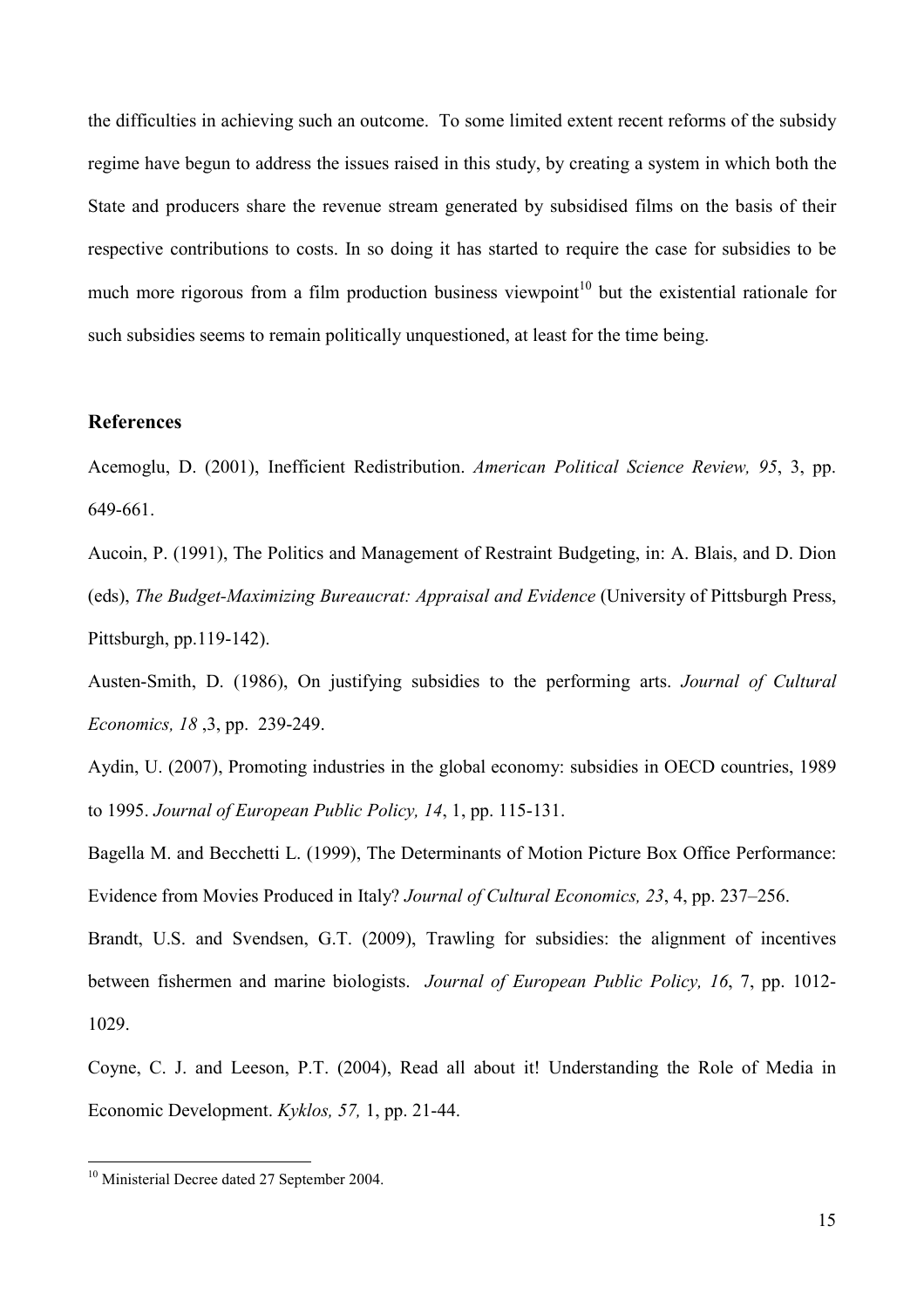Downey, J. and Koenig, T. (2006), Is There a European Public Sphere? The Berlusconi–Schulz Case. *European Journal of Communication, 21,* 2, pp. 165-187.

Downs, A. (1967), *Inside Bureaucracy* (Harper Collins, New York).

Easterly, W. (2012), The cartel of good intentions: The problem of bureaucracy in foreign aid. *Journal of Policy Reform, 5*, 4, pp. 223-250.

Grampp, W.D. (1986), Should the Arts Support Themselves? *Economic Affairs, 7*, 2, pp. 41- 43.

Grampp, W.D. (1989), Rent-seeking in arts policy. *Public Choice, 60,* 2, pp. 113-121.

Gundle, S. (2000), *Between Hollywood and Moscow: The Italian Communists and the Challenge of Mass Culture, 1943–1991* (Duke University Press, Durham).

Gundle, S., and Parker, S. (1996), *The New Italian Republic: From the Fall of the Berlin Wall to Berlusconi* (Routledge, New York).

Hadida, A.L. (2009), Motion picture performance: A review and research agenda. *International Journal of Management Reviews, 11*, 3, pp. 297-335.

Hanretty, C. (2007), The gospel truths of Italian media bias. *Comunicazione Politica, 1*, pp. 49-66. Hasted, N. (2008), A new wave of directors is rejecting realism – all thanks to the disastrous reign of Berlusconi. *The Independent*, 18 January 2008. http://www.independent.co.uk/artsentertainment/films/features/a-new-wave-of-directors-is-rejecting-realism-ndash-all-thanks-to-thedisastrous-reign-of-berlusconi-770980.html. Accessed 6 July 2011.

Kolker, R.P. (2009), *The Altering Eye: Contemporary International Cinema*. (Open Book Publishers, Cambridge).

Marshall, D. (2012), Do rapporteurs receive independent expert policy advice? Indirect lobbying via the European Parliament's committee secretariat. *Journal of European Public Policy*, *19*, 9, pp. 1377-1395

McKay, A.M. (2011), The decision to lobby bureaucrats. *Public Choice, 147,* 1-2, pp. 123-138.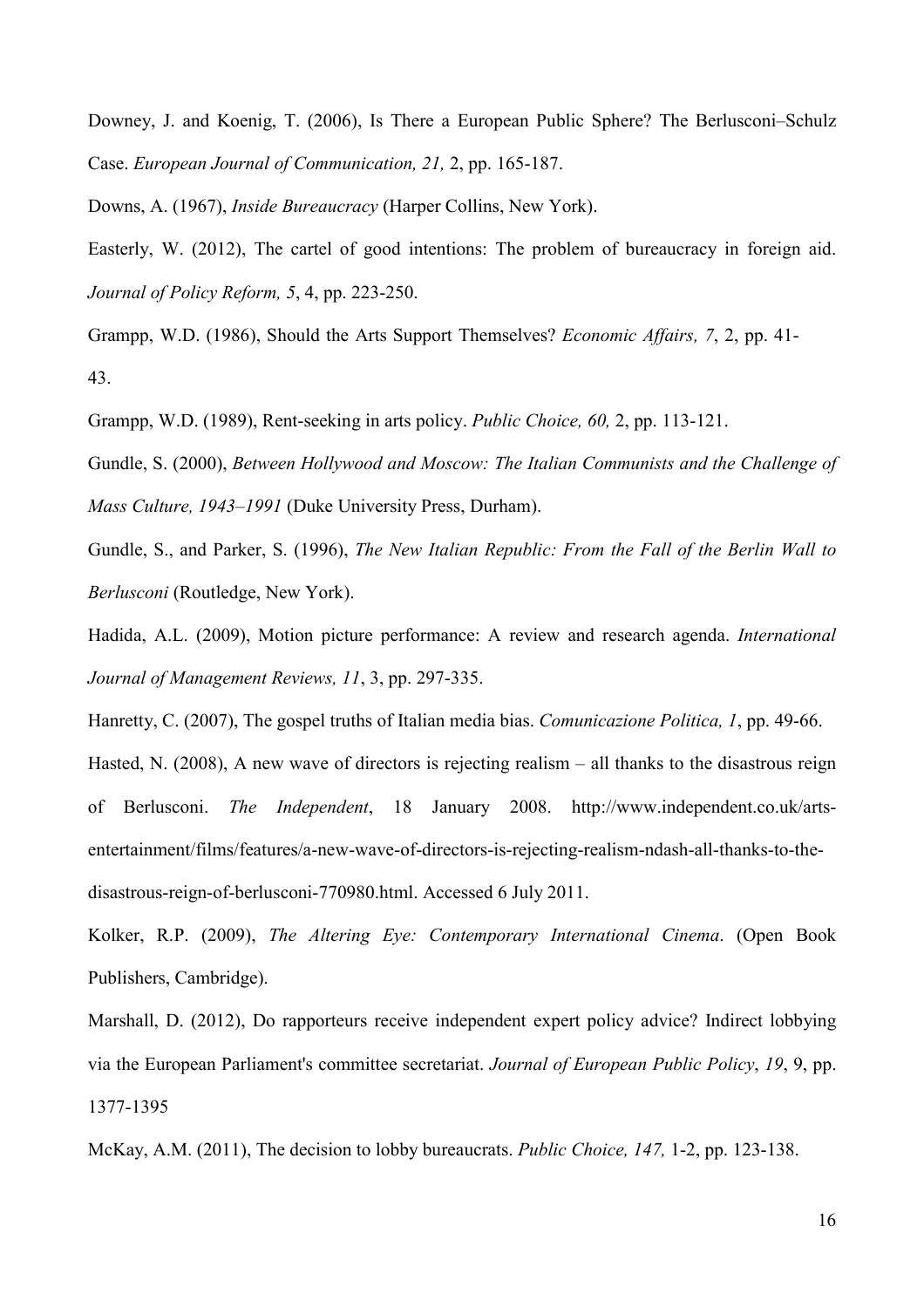McKenzie, J. (2012), The economics of movies: A literature survey. *Journal of Economic Surveys, 26*, 1, pp. 42–70.

Mecucci, G. (2007), L'assistenzialismo di sinistra ha affossato il cinema italiano. *L'Occidentale, Orientamento quotidiano* http://www.mascellaro.it/node/15504. Accessed 15 June 2011.

Miller, G.J. (1997), The impact of economics on contemporary political science. *Journal of Economic Literature, 35*, 3, pp. 1173-1204.

Mitra, D. (1999), Endogenous lobby formation and endogenous protection: a long-run model of trade policy determination. *American Economic Review, 89,*5, pp.1116-1134.

Niskanen, W. (1975), Bureaucrats and politicians. *Journal of Law and Economics, 18,* 2, pp. 617- 643.

Olszewski, W. and Rosenthal, H. (2004). Politically Determined Income Inequality and the Provision of Public Goods, *Journal of Public Economic Theory, 6*, 5, pp. 707-735.

Pokorny, M. and Sedgwick, J. (2010), Profitability trends in Hollywood: 1929 to 1999. *Economic History Review, 63*, 1, pp. 56-84.

Quaglia, L. and Radaelli, C.M. (2007), Italian politics and the European Union: A tale of two research designs. *West European Politics, 30,* 4, pp. 924-943.

Tullock, G. (1965), *The Politics of Bureaucracy* (University Press of America, New York).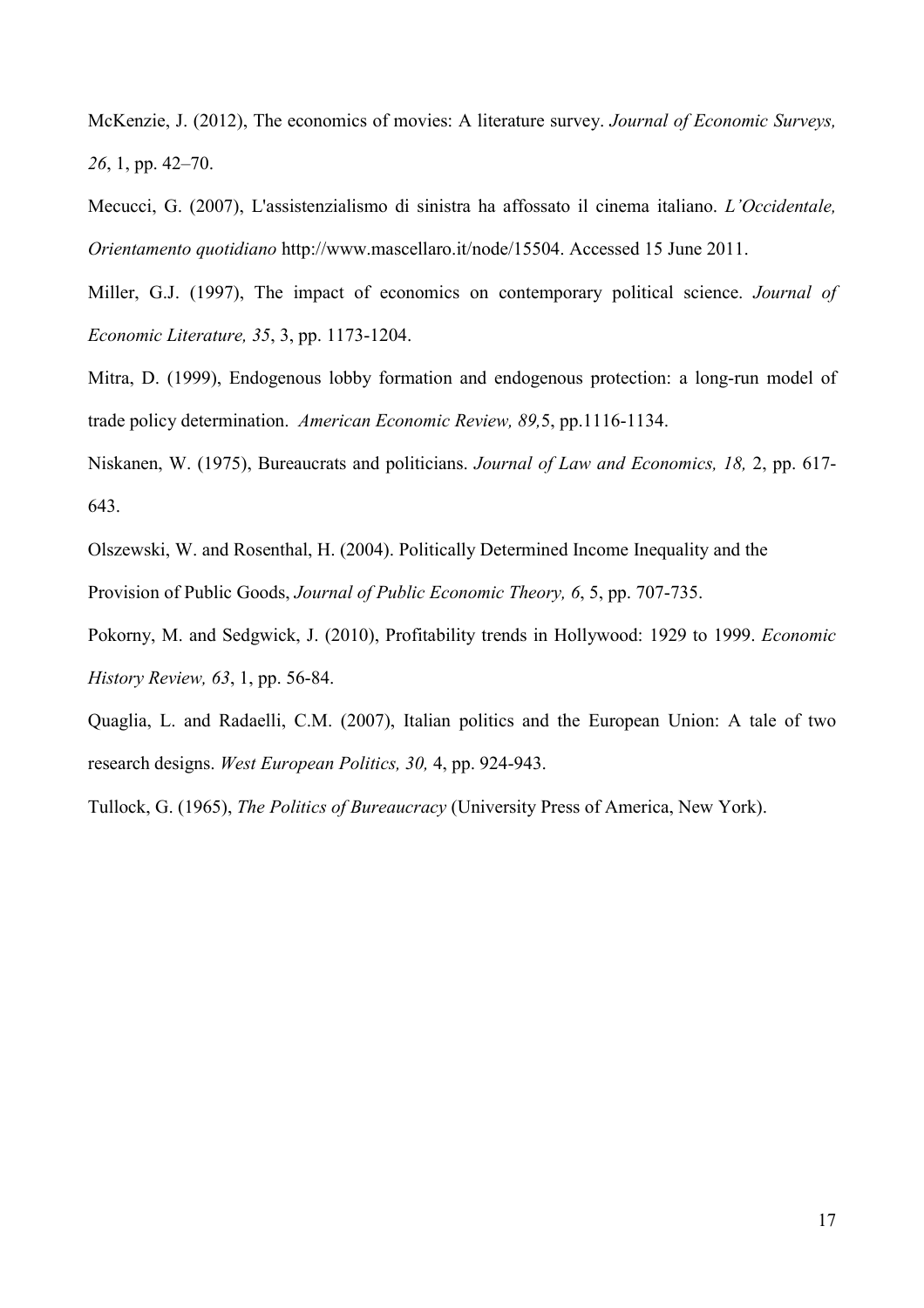|                | Ref. Code Parameter                                                                                                                  | <b>Threshold Value</b> | Score |
|----------------|--------------------------------------------------------------------------------------------------------------------------------------|------------------------|-------|
| A              | Director's artistic contribution                                                                                                     |                        | 70    |
| A <sub>1</sub> | Awards won by the director for direction or best film                                                                                | 1                      | 20    |
| A2             | Contribution of films directed by the applying director to festivals, or<br>nominations as award finalist for direction or best film | 1                      | 10    |
| A3             | Number of films directed by the applying director with box-office<br>revenues greater than €800,000 in the last ten years            | $\overline{2}$         | 10    |
| A4             | Awards won for best acting by main actors of the cast selected by<br>the applying director                                           | 1                      | 20    |
| A <sub>5</sub> | Nominations for best acting by main actors of the cast selected by<br>the applying director                                          | 1                      | 10    |
| B              | <b>Screenwriter</b>                                                                                                                  |                        | 20    |
| <b>B1</b>      | Awards won by the screenwriter for screenplay                                                                                        | 1                      | 15    |
| B <sub>2</sub> | Screenwriter's nominations as finalist in awards for screenplay                                                                      | 1                      | 5     |
| C              | Screenplay                                                                                                                           |                        | 10    |
| C <sub>1</sub> | Screenplay drawn from a work of literature                                                                                           | Yes                    | 5     |
| C <sub>2</sub> | Original screenplays                                                                                                                 | Yes                    | 5     |

**Table 1** Relative weights given to various criteria used in assessing whether films are of 'national cultural interest'

*Source*: Ministerial Decree dated 27<sup>th</sup> September 2004, Table A

*Note*: The "Threshold value" refers to the minimum number of awards, nominations or other criteria previously received by the artistic talent associated with qualifying films.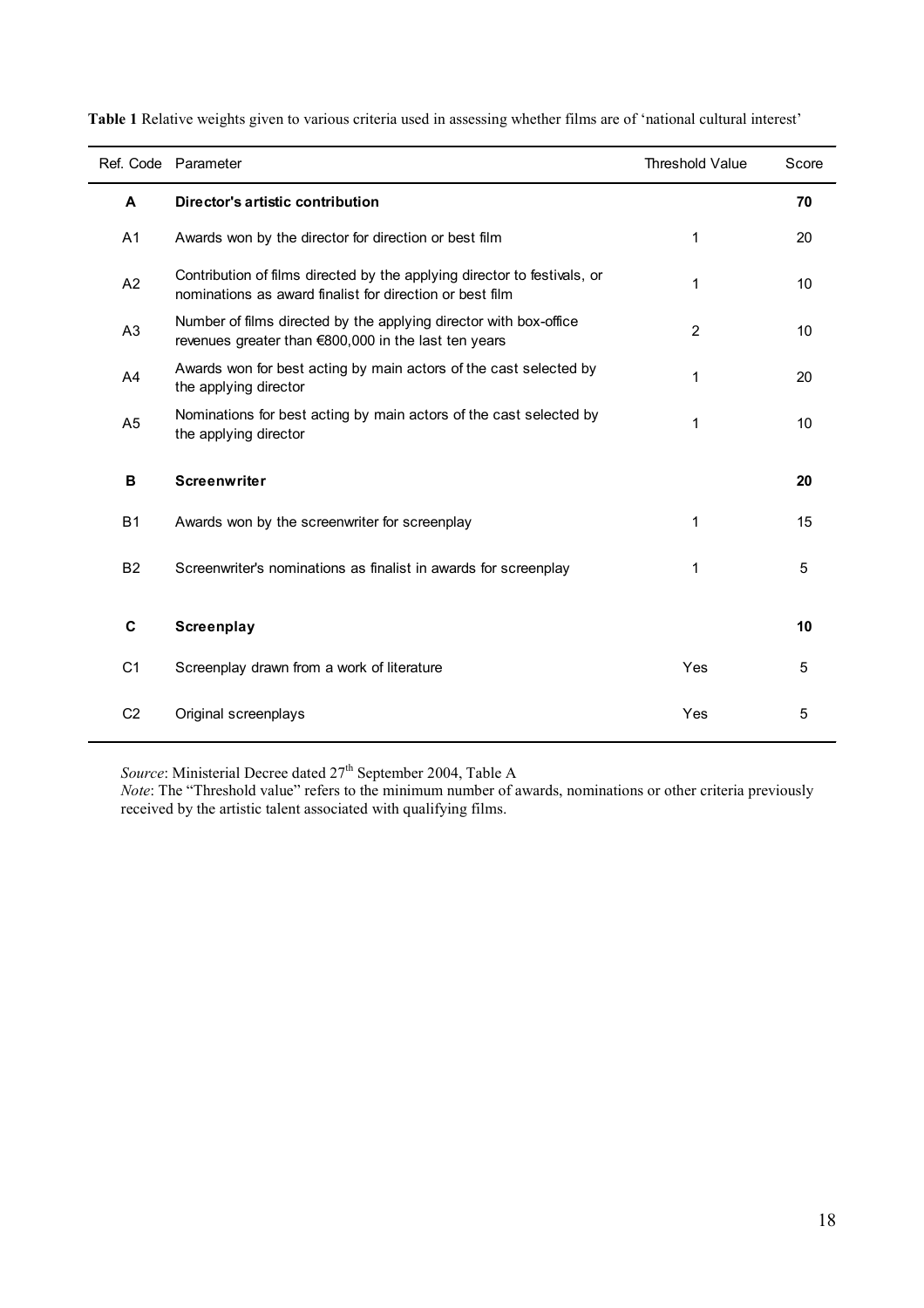|  |  | Table 2 Subsidy threshold for Italian film productions following the 2004/2005 Reform |
|--|--|---------------------------------------------------------------------------------------|
|  |  |                                                                                       |

|                                                      | Maximum percentage<br>on acceptable cost | Maximum acceptable cost<br>(values in euros) |  |
|------------------------------------------------------|------------------------------------------|----------------------------------------------|--|
| Nationally produced films                            | 70                                       | 5,000,000*                                   |  |
| Films of national cultural interest                  | 50                                       | $5.000.000*$<br>$3.750.000**$                |  |
| Subsidised co-produced films***                      | As above                                 | As above                                     |  |
| First and second works                               | 90                                       | 1,500,000                                    |  |
| Short film distinguished by<br>cultural interest**** | 100                                      | 40.000                                       |  |

Notes:

\* It includes production cost, and production cost of first copy, overhead expenses, distribution cost

\*\* Through a three-year loan. See D.M. 27 September 2004, chapter 1, section 2, paragraph 7, a) and b)

\*\*\* They refer to: 1) overall industrial cost if the Italian companies' share: = or > 60% of production cost

2) industrial cost of the Italian company if Italian share: < 60%

\*\*\*\* Through a three-year loan.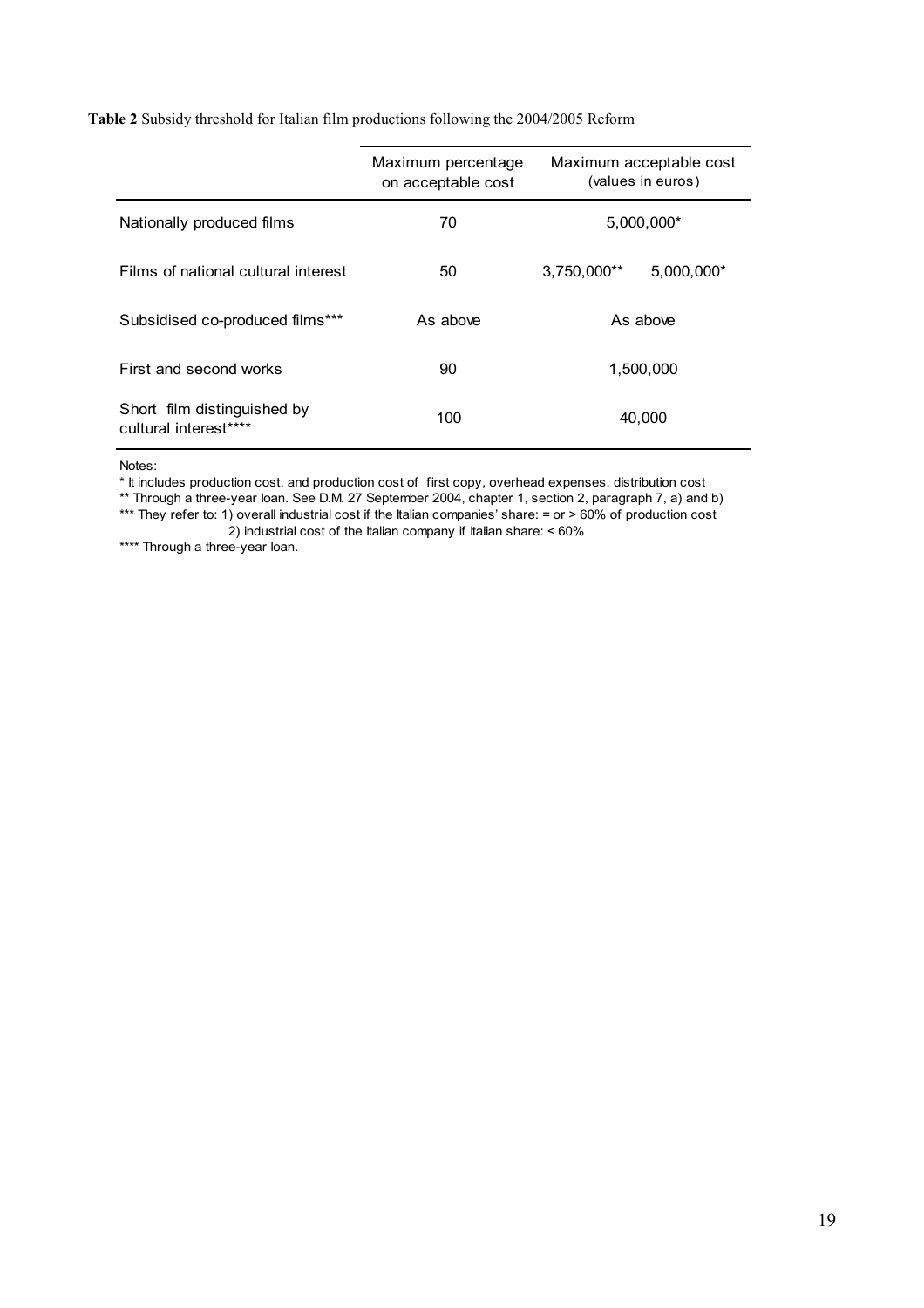#### **Table 3** State Financing of the Italian Film Industry, 1995-2003

| 1995                                                   |                      | [A] Films of National                             | [B] National Produced          | [C] First and second           | $[A] + [C]$ Total       | $[A] + [B] + [C]$ Total |
|--------------------------------------------------------|----------------------|---------------------------------------------------|--------------------------------|--------------------------------|-------------------------|-------------------------|
| FUS appropriation - Section Cinema                     | 85,697,242           | Cultural Interest<br>47,754,704                   | films<br>20,674,286            | w orks<br>0                    | 47,754,704              | 68,428,990              |
| % on overall FUS                                       | 18.87%               | 40 films                                          | 24 films                       | 0 films                        | 40 films                | 64 films                |
| Actual available funds to Cinema                       | 110,549,986          |                                                   |                                |                                |                         |                         |
| Overall FUS appropriation                              | 469,975,778          |                                                   |                                |                                |                         |                         |
|                                                        |                      | [A] Films of National                             | [B] National Produced          | [C] First and second           |                         |                         |
| 1996                                                   |                      | Cultural Interest                                 | films                          | w orks                         | $[A] + [C]$ Total       | $[A] + [B] + [C]$ Total |
| FUS appropriation - Section Cinema                     | 87,810,739           | 41,006,667                                        | 29,128,169                     | 0                              | 41,006,667              | 70,134,836              |
| % on overall FUS                                       | 18.87%               | 40 films                                          | 27 films                       | 0 films                        | 40 films                | 67 films                |
| Actual available funds to Cinema                       | 112,174,438          |                                                   |                                |                                |                         |                         |
| Overall FUS appropriation                              | 473,590,976          |                                                   |                                |                                |                         |                         |
| 1997                                                   |                      | [A] Films of National                             | [B] National Produced          | [C] First and second           | $[A] + [C]$ Total       | $[A] + [B] + [C]$ Total |
| FUS appropriation - Section Cinema                     | 88,533,365           | Cultural Interest<br>55,260,888                   | films<br>21,830,633            | w orks<br>8,396,039            | 63,656,927              | 85,487,560              |
| % on overall FUS                                       | 18.87%               | 41 films                                          | 18 films                       | 14 films                       | 55 films                | 73 films                |
| Actual available funds to Cinema                       | 105,873,664          |                                                   |                                |                                |                         |                         |
| Overall FUS appropriation                              | 408,000,950          |                                                   |                                |                                |                         |                         |
|                                                        |                      |                                                   |                                |                                |                         |                         |
| 1998                                                   |                      | [A] Films of National<br>Cultural Interest        | [B] National Produced<br>films | [C] First and second<br>w orks | $[A] + [C]$ Total       | $[A] + [B] + [C]$ Total |
| FUS appropriation - Section Cinema                     | 92,638,010           | 80,163,923                                        | 16,991,431                     | 7.139.500                      | 87,303,423              | 104,294,854             |
| % on overall FUS                                       | 18.87%               | 44 films                                          | 16 films                       | 11 films                       | 55 films                | 71films                 |
| Actual available funds to Cinema                       | 115,634,700          |                                                   |                                |                                |                         |                         |
| Overall FUS appropriation                              | 464,811,209          |                                                   |                                |                                |                         |                         |
| 1999                                                   |                      | [A] Films of National                             | [B] National Produced          | [C] First and second           | $[A] + [C]$ Total       | $[A] + [B] + [C]$ Total |
|                                                        |                      | Cultural Interest                                 | films                          | w orks                         |                         |                         |
| FUS appropriation - Section Cinema<br>% on overall FUS | 94,292,634<br>18.87% | 75,402,707<br>45 films                            | 9.761.035<br>11 films          | 6,186,637<br>10 films          | 81,589,344<br>55 films  | 91,350,379<br>66 films  |
| Actual available funds to Cinema                       | 109,230,634          |                                                   |                                |                                |                         |                         |
| Overall FUS appropriation                              | 485,469,485          |                                                   |                                |                                |                         |                         |
|                                                        |                      |                                                   |                                |                                |                         |                         |
| 2000                                                   |                      | [A] Films of National<br>Cultural Interest        | [B] National Produced<br>films | [C] First and second<br>w orks | $[A] + [C]$ Total       | $[A] + [B] + [C]$ Total |
| FUS appropriation - Section Cinema                     | 94,529,740           | 40,025,409                                        | 22,362,583                     | 11,516,988                     | 51,542,397              | 73,904,980              |
| % on overall FUS                                       | 18.87%               | 25 films                                          | 19 films                       | 13 films                       | 38 films                | 57 films                |
| Actual available funds to Cinema                       | 101,018,969          |                                                   |                                |                                |                         |                         |
| Overall FUS appropriation                              | 500,963,192          |                                                   |                                |                                |                         |                         |
| 2001                                                   |                      | [A] Films of National                             | [B] National Produced          | [C] First and second           | $[A] + [C]$ Total       | $[A] + [B] + [C]$ Total |
| FUS appropriation - Section Cinema                     | 99,002,721           | Cultural Interest<br>47,227,401                   | films                          | w orks                         |                         |                         |
| % on overall FUS                                       | 18.87%               | 24 films                                          | 6,736,147<br>6 films           | 14,238,407<br>15 films         | 61,465,808<br>39 films  | 68,201,955<br>45 films  |
| Actual available funds to Cinema                       | 99,002,722           |                                                   |                                |                                |                         |                         |
| Overall FUS appropriation                              | 516,456,899          |                                                   |                                |                                |                         |                         |
|                                                        |                      |                                                   |                                |                                |                         |                         |
| 2002                                                   |                      | [A] Films of National<br><b>Cultural Interest</b> | [B] National Produced<br>films | [C] First and second<br>w orks | $[A] + [C]$ Total       | $[A] + [B] + [C]$ Total |
| FUS appropriation - Section Cinema                     | 55,519,210           | 110,844,380                                       | 403,869                        | 11,337,096                     | 122, 181, 476           | 122,585,345             |
| % on overall FUS                                       | 11.08%               | 52 films                                          | 1 film                         | 11 films                       | 63 films                | 64 films                |
| Actual available funds to Cinema                       | 155,817,731          |                                                   |                                |                                |                         |                         |
| Overall FUS appropriation                              | 512,990,000          |                                                   |                                |                                |                         |                         |
| 2003                                                   |                      | [A] Films of National                             | [B] National Produced          | [C] First and second           | $[A] + [C]$ Total       | $[A] + [B] + [C]$ Total |
|                                                        |                      | <b>Cultural Interest</b>                          | films                          | w orks                         |                         |                         |
| FUS appropriation - Section Cinema<br>% on overall FUS | 93,193,200<br>18.00% | 109,442,473<br>46 films                           | 8,324,063<br>9 films           | 14,178,156<br>14 films         | 123,620,629<br>60 films | 131,944,692<br>69 films |
| Actual available funds to Cinema                       | 170,689,144          |                                                   |                                |                                |                         |                         |
| Overall FUS appropriation                              | 518,628,000          |                                                   |                                |                                |                         |                         |
|                                                        |                      |                                                   |                                |                                |                         |                         |
| Total 1995-2003                                        |                      | [A] Films of National                             | [B] National Produced          | [C] First and second           | [A] + [C] Total         | $[A] + [B] + [C]$ Total |
|                                                        |                      | Cultural Interest<br>607,128,552                  | films<br>136,212,216           | w orks<br>72,992,823           | 680,121,375             | 816,333,591             |
|                                                        |                      | 357 films                                         | 131 films                      | 88 films                       | 445 films               | 576 films               |

*Source*: Authors' calculations, based on the nine annual official FUS reports from 1995 to 2003 to the House of Parliament ("Relazione al Parlamento"), Direzione Generale per il Cinema. Ministry of Cultural Heritage